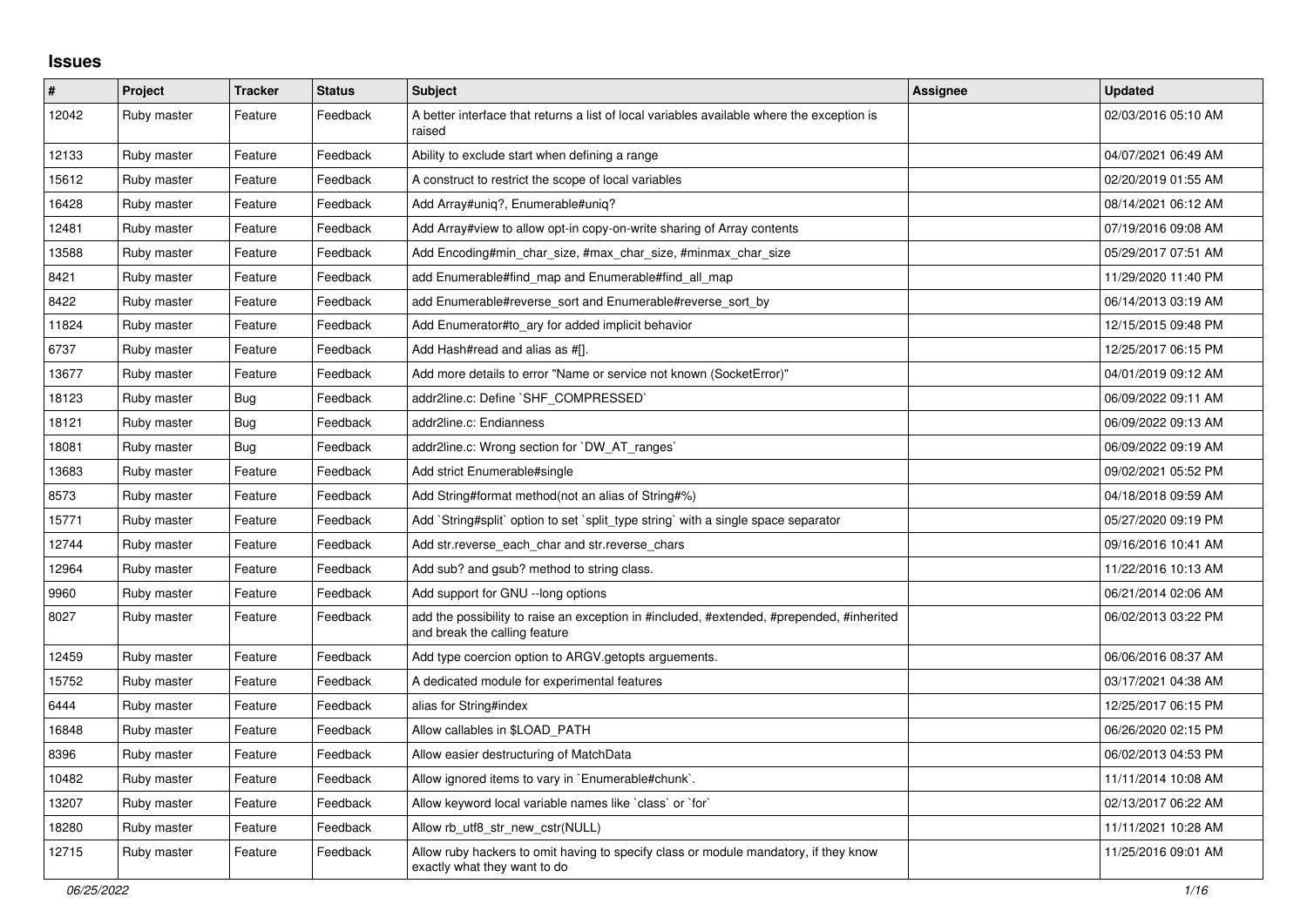| $\sharp$ | <b>Project</b> | <b>Tracker</b> | <b>Status</b> | Subject                                                                                                                                                                     | Assignee | <b>Updated</b>      |
|----------|----------------|----------------|---------------|-----------------------------------------------------------------------------------------------------------------------------------------------------------------------------|----------|---------------------|
| 10930    | Ruby master    | Feature        | Feedback      | Allow splat operator to work for string interpolation                                                                                                                       |          | 12/05/2015 04:53 AM |
| 17520    | Ruby master    | Feature        | Feedback      | Allow symbols starting with number, e.g. : 2_weeks                                                                                                                          |          | 02/09/2021 10:36 PM |
| 11997    | Ruby master    | Feature        | Feedback      | A method to read a file with interpolations                                                                                                                                 |          | 03/17/2016 01:13 PM |
| 13290    | Ruby master    | Feature        | Feedback      | A method to use a hash like in a case construction                                                                                                                          |          | 03/13/2017 07:28 AM |
| 12957    | Ruby master    | Feature        | Feedback      | A more OO way to create lambda Procs                                                                                                                                        |          | 01/24/2017 08:43 PM |
| 10867    | Ruby master    | Feature        | Feedback      | An ATOMIC_GET operation should be written and used.                                                                                                                         |          | 07/23/2019 03:13 PM |
| 10394    | Ruby master    | Feature        | Feedback      | An instance method on Enumerator that evaluates the block under with self being the<br>block variable.                                                                      |          | 04/30/2019 11:58 AM |
| 18691    | Ruby master    | Misc           | Feedback      | An option to run `make rbconfig.rb` in a different directory                                                                                                                |          | 06/16/2022 04:59 PM |
| 8062     | Ruby master    | Feature        | Feedback      | Argument error stack trace to specify the 'called' method                                                                                                                   |          | 12/25/2017 06:15 PM |
| 10254    | Ruby master    | Feature        | Feedback      | Array#each and Array#map for nested arrays                                                                                                                                  |          | 09/19/2014 07:38 PM |
| 4147     | Ruby master    | Feature        | Feedback      | Array#sample 00000000                                                                                                                                                       |          | 11/21/2016 04:59 AM |
| 5360     | Ruby master    | Feature        | Feedback      | BasicObject#binding                                                                                                                                                         |          | 12/25/2017 06:15 PM |
| 13057    | Ruby master    | Misc           | Feedback      | BasicObject#_send_ documentation contains references to #send                                                                                                               |          | 12/26/2016 09:49 PM |
| 15344    | Ruby master    | Feature        | Feedback      | Being proactive about Ruby security                                                                                                                                         |          | 12/23/2021 11:40 PM |
| 16143    | Ruby master    | Bug            | Feedback      | BOM UTF-8 is not removed after rewind                                                                                                                                       |          | 06/09/2022 06:51 AM |
| 10766    | Ruby master    | Misc           | Feedback      | Build failed generating RDoc documentation                                                                                                                                  |          | 05/17/2016 06:37 AM |
| 18049    | Ruby master    | Bug            | Feedback      | Cannot build ruby-3.0.2 on NetBSD                                                                                                                                           |          | 08/01/2021 12:36 AM |
| 13559    | Ruby master    | Feature        | Feedback      | Change implementation of Feature #6721                                                                                                                                      |          | 05/18/2017 12:31 PM |
| 10018    | Ruby master    | Feature        | Feedback      | Consider adding Sub-Includes as in include Foo::bar                                                                                                                         |          | 07/10/2014 12:49 AM |
| 8811     | Ruby master    | Feature        | Feedback      | Counterpart to `Hash#key?` for `Array`                                                                                                                                      |          | 09/04/2013 02:12 AM |
| 7986     | Ruby master    | Feature        | Feedback      | Custom case statement comparison method                                                                                                                                     |          | 12/10/2020 08:50 AM |
| 10040    | Ruby master    | Feature        | Feedback      | '%d' and '%t' shorthands for 'Date.new(*args)' and 'Time.new(*args)'                                                                                                        |          | 07/21/2014 03:42 AM |
| 8258     | Ruby master    | Feature        | Feedback      | Dir#escape_glob                                                                                                                                                             |          | 12/23/2021 11:40 PM |
| 15905    | Ruby master    | Misc           | Feedback      | [Documentation] [Request for the wiki at<br>https://bugs.ruby-lang.org/projects/ruby-trunk/wiki] - Consider adding more information to<br>statically compiled ruby variants |          | 06/06/2019 03:07 PM |
| 8515     | Ruby master    | Feature        | Feedback      | don't allow irb to dump output for forever and ever                                                                                                                         |          | 08/15/2014 09:20 PM |
| 15632    | Ruby master    | Feature        | Feedback      | Dynamic method references                                                                                                                                                   |          | 03/18/2019 08:24 PM |
| 6793     | Ruby master    | Feature        | Feedback      | easier ability to "run as the currently running ruby"                                                                                                                       |          | 12/25/2017 06:15 PM |
| 13220    | Ruby master    | <b>Bug</b>     | Feedback      | Enhance support of Unicode strings manipulation                                                                                                                             |          | 06/14/2019 08:58 PM |
| 11538    | Ruby master    | Feature        | Feedback      | ensure variable syntax                                                                                                                                                      |          | 06/06/2018 10:21 AM |
| 8912     | Ruby master    | Feature        | Feedback      | Exception.raise                                                                                                                                                             |          | 09/16/2013 06:23 AM |
| 11529    | Ruby master    | Feature        | Feedback      | extensible % literal declarations                                                                                                                                           |          | 09/17/2015 05:57 PM |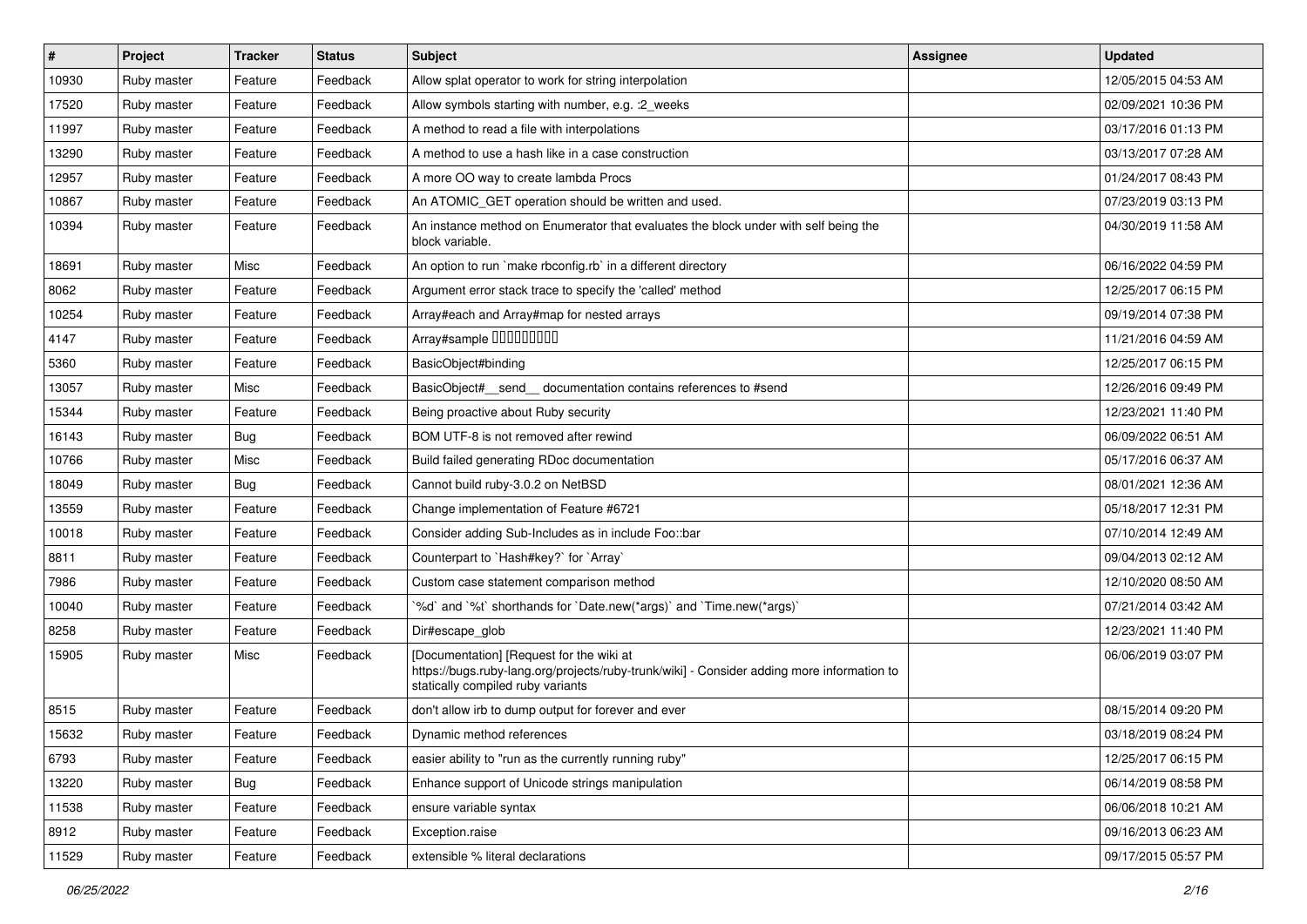| $\vert$ # | Project     | <b>Tracker</b> | <b>Status</b> | <b>Subject</b>                                                                 | <b>Assignee</b> | <b>Updated</b>      |
|-----------|-------------|----------------|---------------|--------------------------------------------------------------------------------|-----------------|---------------------|
| 5103      | Ruby master | Feature        | Feedback      | [ext/openssl] Object equality for objects based on ASN.1 structures            |                 | 09/13/2015 03:32 AM |
| 5102      | Ruby master | Feature        | Feedback      | [ext/openssl] Purpose of OpenSSL::PKCS12.new / Allow changing the password     |                 | 09/13/2015 03:33 AM |
| 9777      | Ruby master | Feature        | Feedback      | Feature Proposal: Proc#to_lambda                                               |                 | 01/05/2018 09:00 PM |
| 13166     | Ruby master | Feature        | Feedback      | Feature Request: Byte Arrays for Ruby 3                                        |                 | 03/31/2017 08:04 AM |
| 12263     | Ruby master | Feature        | Feedback      | Feature request: &&. operator (shorthand for foo && foo.method)                |                 | 05/22/2016 06:03 AM |
| 6507      | Ruby master | Feature        | Feedback      | <b>File Literal</b>                                                            |                 | 12/25/2017 06:15 PM |
| 4712      | Ruby master | Feature        | Feedback      | File.writable? inaccurate in windows                                           |                 | 12/25/2017 06:14 PM |
| 16021     | Ruby master | Feature        | Feedback      | floor/ceil/round/truncate should accept a :step argument                       |                 | 09/19/2019 03:20 PM |
| 5145      | Ruby master | Feature        | Feedback      | Function extension of Array#transpose                                          |                 | 12/25/2017 06:15 PM |
| 9921      | Ruby master | Bug            | Feedback      | gmtime_r, win32.h, and <string></string>                                       |                 | 06/10/2022 05:39 AM |
| 10131     | Ruby master | Feature        | Feedback      | Greatest multiple of r not greater than x                                      |                 | 08/14/2014 07:23 AM |
| 6315      | Ruby master | Feature        | Feedback      | handler to trace output of each line of code executed                          |                 | 12/25/2017 06:15 PM |
| 17342     | Ruby master | Feature        | Feedback      | Hash#fetch_set                                                                 |                 | 12/17/2020 05:28 AM |
| 10270     | Ruby master | Feature        | Feedback      | Hash#insert                                                                    |                 | 09/21/2014 01:01 PM |
| 7796      | Ruby master | Feature        | Feedback      | Hash#keys should return a set                                                  |                 | 12/10/2020 08:49 AM |
| 18336     | Ruby master | Feature        | Feedback      | How to deal with Trojan Source vulnerability                                   |                 | 11/23/2021 08:39 PM |
| 13923     | Ruby master | Feature        | Feedback      | Idiom to release resources safely, with less indentations                      |                 | 09/26/2017 08:31 AM |
| 11911     | Ruby master | Feature        | Feedback      | Immutable method definitions and/or static dispatch                            |                 | 01/03/2016 07:04 AM |
| 10211     | Ruby master | Feature        | Feedback      | Implement Signal.current_trap(sig)                                             |                 | 08/09/2015 01:00 PM |
| 6808      | Ruby master | Feature        | Feedback      | Implicit index for enumerations                                                |                 | 12/25/2017 06:15 PM |
| 17656     | Ruby master | Bug            | Feedback      | Improper functions shown in C level backtrace information                      |                 | 06/09/2022 08:40 AM |
| 8172      | Ruby master | Feature        | Feedback      | IndexError-returning counterparts to destructive Array methods                 |                 | 12/30/2019 07:19 PM |
| 7240      | Ruby master | Feature        | Feedback      | Inheritable #included/#extended Hooks For Modules                              |                 | 12/25/2017 06:15 PM |
| 14434     | Ruby master | Bug            | Feedback      | IO#reopen fails after EPIPE                                                    |                 | 06/09/2022 05:33 AM |
| 12242     | Ruby master | Feature        | Feedback      | Is it worth adding collision probability of SecureRandom functions in RubyDoc? |                 | 05/15/2016 07:56 AM |
| 15722     | Ruby master | Feature        | Feedback      | `Kernel#case?`                                                                 |                 | 02/29/2020 07:25 AM |
| 8765      | Ruby master | Feature        | Feedback      | Literal for symbol with interpolation                                          |                 | 08/19/2013 10:20 PM |
| 15787     | Ruby master | i Bug          | Feedback      | LoadError by EPERM on read-only volume                                         |                 | 12/29/2019 06:46 AM |
| 11918     | Ruby master | Feature        | Feedback      | Make #finite? consistent with #nonzero?                                        |                 | 12/29/2015 03:28 PM |
| 16962     | Ruby master | Feature        | Feedback      | Make IO.for_fd autoclose option default to false                               |                 | 06/17/2021 06:54 AM |
| 14778     | Ruby master | Feature        | Feedback      | Make Object#dup accept a block                                                 |                 | 05/27/2018 07:52 AM |
| 17685     | Ruby master | Feature        | Feedback      | Marshal format for out of band buffer objects                                  |                 | 03/24/2021 07:39 AM |
| 11227     | Ruby master | Feature        | Feedback      | May it be possible to add some symbols to IO.new()?                            |                 | 06/06/2015 03:57 AM |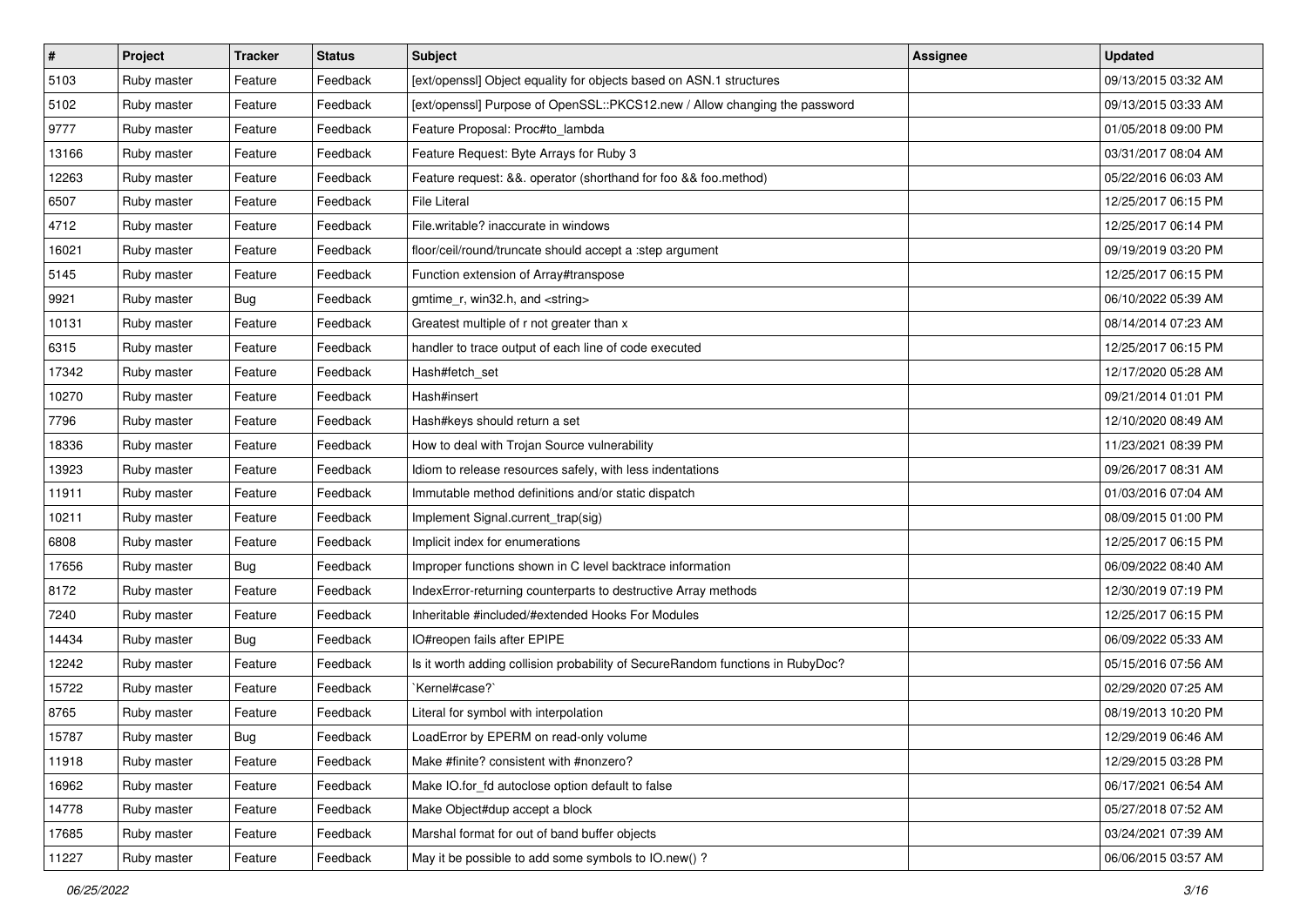| $\vert$ # | Project     | <b>Tracker</b> | <b>Status</b> | Subject                                                                                                                | <b>Assignee</b> | <b>Updated</b>      |
|-----------|-------------|----------------|---------------|------------------------------------------------------------------------------------------------------------------------|-----------------|---------------------|
| 12698     | Ruby master | Feature        | Feedback      | Method to delete a substring by regex match                                                                            |                 | 04/25/2019 01:05 PM |
| 9548      | Ruby master | Feature        | Feedback      | Module curry                                                                                                           |                 | 03/11/2014 02:00 PM |
| 9552      | Ruby master | Feature        | Feedback      | Module map!                                                                                                            |                 | 03/09/2014 05:51 AM |
| 14884     | Ruby master | <b>Bug</b>     | Feedback      | msys2 mingw32 'rake' has unexpected text at top of file                                                                |                 | 07/04/2018 11:20 PM |
| 10108     | Ruby master | Feature        | Feedback      | NameError#name and nested constants                                                                                    |                 | 08/10/2014 04:37 AM |
| 7114      | Ruby master | Feature        | Feedback      | New classes: `HumanTime::LocalTime`, `HumanTime::Duration`                                                             |                 | 12/25/2017 06:15 PM |
| 8863      | Ruby master | Feature        | Feedback      | New error class: UndefinedBehaviorError                                                                                |                 | 01/11/2014 11:09 AM |
| 9678      | Ruby master | Feature        | Feedback      | New heredoc syntax                                                                                                     |                 | 12/23/2021 11:40 PM |
| 17147     | Ruby master | Feature        | Feedback      | New method to get frozen strings from String objects                                                                   |                 | 09/07/2020 01:41 AM |
| 9076      | Ruby master | Feature        | Feedback      | New one-argument block syntax: &.                                                                                      |                 | 12/10/2020 08:53 AM |
| 17170     | Ruby master | Feature        | Feedback      | Numeric.zero, Numeric.one                                                                                              |                 | 09/16/2020 01:36 AM |
| 5805      | Ruby master | Feature        | Feedback      | object_hexid                                                                                                           |                 | 12/25/2017 06:15 PM |
| 17278     | Ruby master | Feature        | Feedback      | On-demand sharing of constants for Ractor                                                                              |                 | 02/01/2021 04:24 PM |
| 18876     | Ruby master | Bug            | Feedback      | OpenSSL is not available with `--with-openssl-dir`                                                                     |                 | 06/24/2022 03:31 AM |
| 2715      | Ruby master | Feature        | Feedback      | Optimization to avoid spawning shell in Kernel#system call should check for failure<br>conditions                      |                 | 12/25/2017 06:00 PM |
| 4645      | Ruby master | Feature        | Feedback      | Pass existing buffer to getsockopt                                                                                     |                 | 12/25/2017 06:14 PM |
| 10356     | Ruby master | Feature        | Feedback      | [PATCH 2/2] Remove unused internal functions                                                                           |                 | 10/10/2014 05:24 AM |
| 11300     | Ruby master | Feature        | Feedback      | [PATCH] Add String#bin for parity with #hex and #oct.                                                                  |                 | 07/23/2019 06:11 PM |
| 10059     | Ruby master | Feature        | Feedback      | [PATCH and SUGGEST] 0000000000000000000000000000000                                                                    |                 | 09/16/2014 11:54 AM |
| 10351     | Ruby master | Feature        | Feedback      | [PATCH] prevent CVE-2014-6277                                                                                          |                 | 01/05/2018 09:01 PM |
| 11154     | Ruby master | Feature        | Feedback      | Postfix '!?' can use as the valid function identifier.                                                                 |                 | 05/18/2015 04:49 PM |
| 15606     | Ruby master | Feature        | Feedback      | Precedence of -@ and +@                                                                                                |                 | 02/16/2019 06:02 AM |
| 13613     | Ruby master | Feature        | Feedback      | Prefer that require/require_relative/load to tell us permission error if the target file is<br>unreadable              |                 | 09/25/2017 12:16 PM |
| 14794     | Ruby master | Feature        | Feedback      | Primitive arrays (Ruby 3x3)                                                                                            |                 | 12/11/2021 02:07 PM |
| 12854     | Ruby master | Feature        | Feedback      | Proc#curry should return an instance of the class, not Proc                                                            |                 | 10/25/2017 09:59 PM |
| 17721     | Ruby master | Feature        | Feedback      | Proc.new should be able to contruct a lambda                                                                           |                 | 12/03/2021 11:52 AM |
| 10047     | Ruby master | Feature        | Feedback      | Proposal for failesafe requires                                                                                        |                 | 07/17/2014 10:35 PM |
| 12357     | Ruby master | Feature        | Feedback      | Random#initialize with a String                                                                                        |                 | 05/17/2016 05:20 PM |
| 18430     | Ruby master | <b>Bug</b>     | Feedback      | Raspberry Pi 3.0.3 Compile Issue                                                                                       |                 | 12/28/2021 12:46 AM |
| 18785     | Ruby master | <b>Bug</b>     | Feedback      | RbConfig::MAKEFILE_CONFIG["warnflags"] contains "-Wno-cast-function-type" which is<br>not compatible with clang 13.0.0 |                 | 05/25/2022 06:39 PM |
| 15049     | Ruby master | Feature        | Feedback      | [Request] Easily access all keyword arguments within a method                                                          |                 | 10/15/2018 05:36 PM |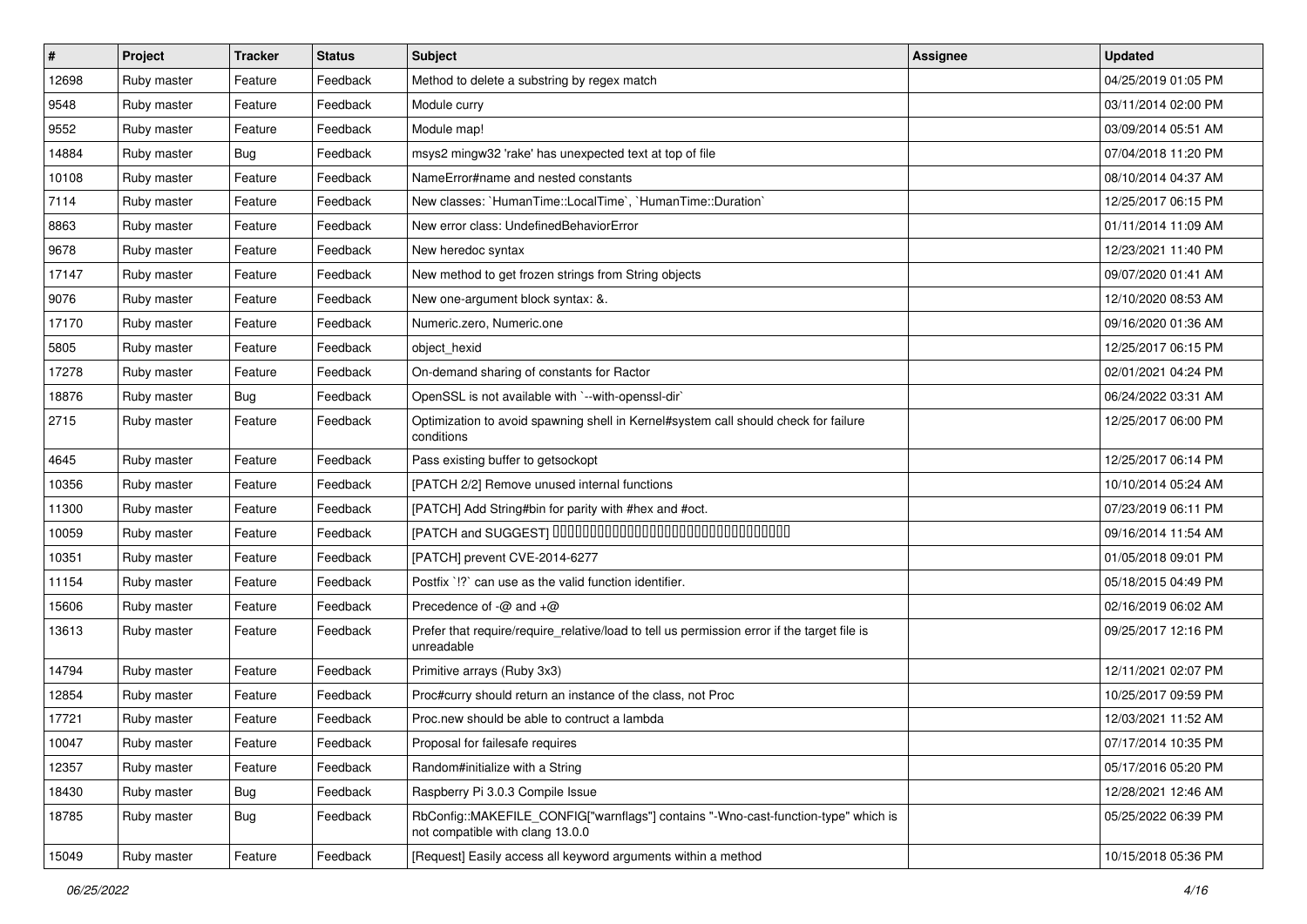| $\pmb{\#}$ | Project     | <b>Tracker</b> | <b>Status</b> | <b>Subject</b>                                                                                        | <b>Assignee</b> | <b>Updated</b>      |
|------------|-------------|----------------|---------------|-------------------------------------------------------------------------------------------------------|-----------------|---------------------|
| 6792       | Ruby master | Feature        | Feedback      | request for easier system properties access                                                           |                 | 12/25/2017 06:15 PM |
| 12399      | Ruby master | Feature        | Feedback      | Restricted, safe version of `Kernel#eval`                                                             |                 | 06/13/2017 12:24 AM |
| 8077       | Ruby master | Feature        | Feedback      | Returning Dir objects from C extensions                                                               |                 | 07/15/2019 10:48 PM |
| 12982      | Ruby master | Feature        | Feedback      | ruby 2.3.1 got crash on macos                                                                         |                 | 12/23/2021 11:40 PM |
| 18607      | Ruby master | Bug            | Feedback      | Ruby 2.7.5 fails to configure on macOS Monterey on mac with M1 Pro                                    |                 | 03/04/2022 01:08 PM |
| 18648      | Ruby master | Feature        | Feedback      | ruby2_keywords and  name arguments with impossible names                                              |                 | 03/18/2022 06:25 PM |
| 16851      | Ruby master | Feature        | Feedback      | Ruby hashing algorithm could be improved using Tabulation Hashing                                     |                 | 10/22/2020 09:18 AM |
| 3001       | Ruby master | Feature        | Feedback      | Ruby stdlib: Benchmark::Tms #memberwise drops labels                                                  |                 | 05/24/2016 01:42 PM |
| 4046       | Ruby master | Feature        | Feedback      | Saving C's ** argv and cwd allows Ruby programs to reliably restart themselves                        |                 | 12/25/2017 06:14 PM |
| 18750      | Ruby master | Bug            | Feedback      | Segmentation fault on SIGINT when waiting in TracePoint handler                                       |                 | 04/29/2022 10:47 AM |
| 17765      | Ruby master | Bug            | Feedback      | Segmentation fault when calling String#gsub                                                           |                 | 12/02/2021 06:57 PM |
| 16994      | Ruby master | Feature        | Feedback      | Sets: shorthand for frozen sets of symbols / strings                                                  |                 | 09/25/2020 08:15 PM |
| 17384      | Ruby master | Feature        | Feedback      | shorthand of Hash#merge                                                                               |                 | 12/10/2020 06:14 AM |
| 18834      | Ruby master | Misc           | Feedback      | Significant change in loop speeds (regressing using while loop on ARM chips)                          |                 | 06/23/2022 03:30 PM |
| 16699      | Ruby master | Feature        | Feedback      | Silence/ignore particular warnings from some parts of the code (in a .rb file)                        |                 | 03/20/2020 09:24 PM |
| 6263       | Ruby master | Feature        | Feedback      | Simple access to toplevel object (main)                                                               |                 | 12/25/2017 06:15 PM |
| 10228      | Ruby master | Feature        | Feedback      | Statistics module                                                                                     |                 | 11/10/2014 11:01 PM |
| 8269       | Ruby master | Feature        | Feedback      | stdlib: Add Find.each file to accompany Find.find                                                     |                 | 06/02/2013 03:53 PM |
| 16017      | Ruby master | Feature        | Feedback      | <b>String and Array Slices</b>                                                                        |                 | 07/24/2019 07:28 AM |
| 5606       | Ruby master | Feature        | Feedback      | String#each_match(regexp)                                                                             |                 | 12/25/2017 06:15 PM |
| 13025      | Ruby master | Feature        | Feedback      | String equality operator does not perform implicit conversion                                         |                 | 12/12/2016 07:18 AM |
| 12304      | Ruby master | Feature        | Feedback      | String#split with a block                                                                             |                 | 04/21/2016 12:29 AM |
| 14417      | Ruby master | Feature        | Feedback      | String#sub / String#gsub 00000 Symbol 0 Hash000000000000                                              |                 | 02/04/2018 01:05 PM |
| 12719      | Ruby master | Feature        | Feedback      | 'Struct#merge' for partial updates                                                                    |                 | 09/29/2021 09:16 PM |
| 16122      | Ruby master | Feature        | Feedback      | Struct::Value: simple immutable value object                                                          |                 | 02/12/2022 09:54 PM |
| 12138      | Ruby master | Feature        | Feedback      | Support `Kernel#load_with_env(filename, cbase: SomeMod, cref: someMod, binding:<br>SomeMod) # => obj` |                 | 09/29/2016 11:44 PM |
| 14835      | Ruby master | Feature        | Feedback      | Support TracePoint#raised_exception on non-:raise events                                              |                 | 12/04/2021 06:49 AM |
| 9963       | Ruby master | Feature        | Feedback      | Symbol.count                                                                                          |                 | 07/11/2014 06:50 AM |
| 13257      | Ruby master | Feature        | Feedback      | Symbol#singleton_class should be undef                                                                |                 | 06/01/2020 09:41 PM |
| 11791      | Ruby master | Feature        | Feedback      | The literal quotes should accept more quote characters (aka more unicode characters)                  |                 | 12/09/2015 12:45 AM |
| 11098      | Ruby master | Feature        | Feedback      | Thread-level allocation counting                                                                      |                 | 10/09/2018 01:52 AM |
| 13822      | Ruby master | Feature        | Feedback      | Time.dst_changes(t=Time.now.year)                                                                     |                 | 12/13/2018 01:31 AM |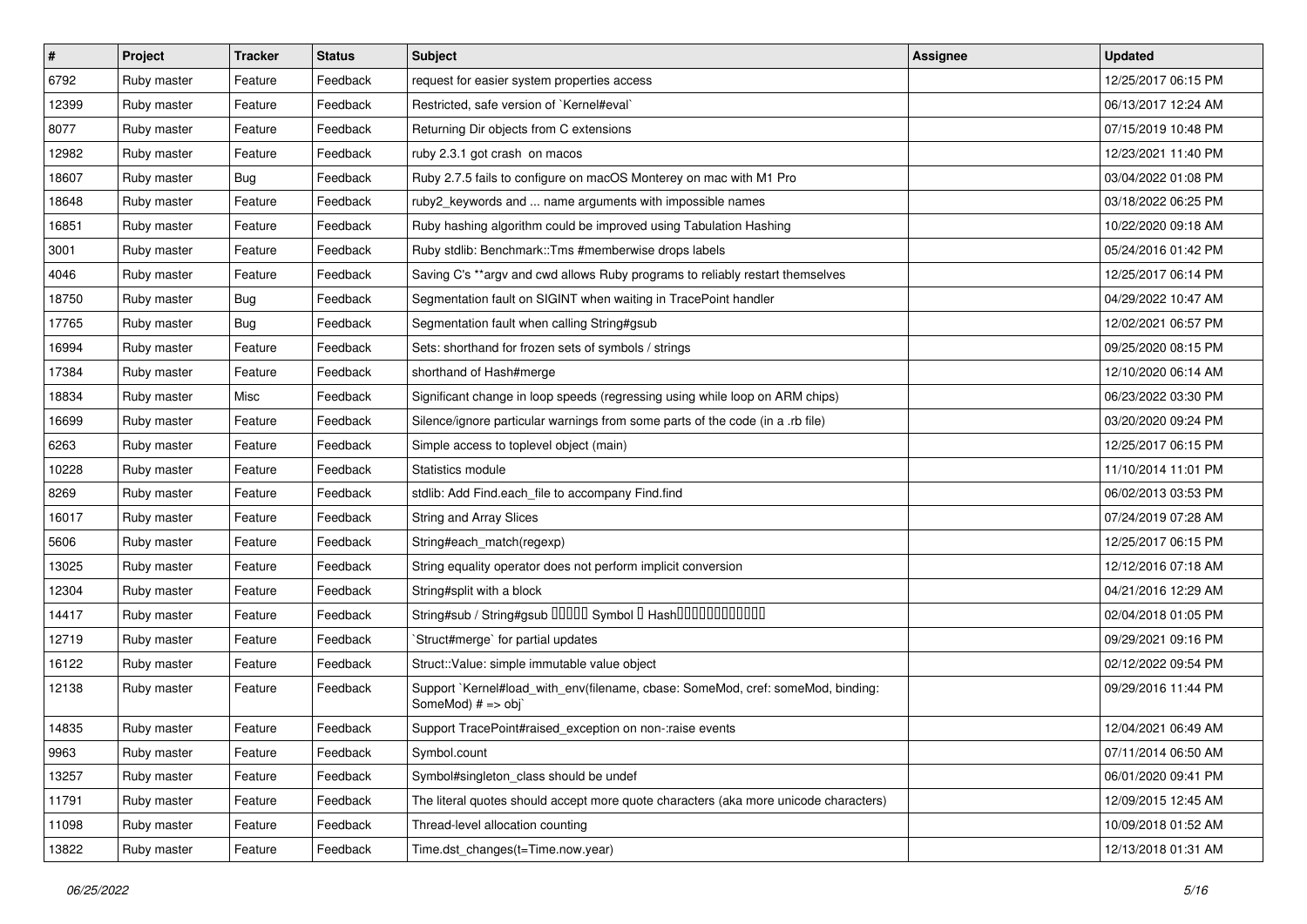| #     | <b>Project</b> | <b>Tracker</b> | <b>Status</b> | Subject                                                                                                               | Assignee                  | <b>Updated</b>      |
|-------|----------------|----------------|---------------|-----------------------------------------------------------------------------------------------------------------------|---------------------------|---------------------|
| 18047 | Ruby master    | Feature        | Feedback      | TracePoint: Add event type for constant access                                                                        |                           | 12/02/2021 08:35 PM |
| 9099  | Ruby master    | Feature        | Feedback      | Train emoji lambda operator                                                                                           |                           | 11/24/2013 01:48 AM |
| 14390 | Ruby master    | Feature        | Feedback      | UnboundMethod#to_proc                                                                                                 |                           | 05/18/2018 03:24 AM |
| 11530 | Ruby master    | Feature        | Feedback      | unicode planes                                                                                                        |                           | 09/21/2015 05:46 AM |
| 17992 | Ruby master    | Feature        | Feedback      | Upstreaming the htmlentities gem into CGI#.(un)escape_html                                                            |                           | 06/30/2021 02:26 PM |
| 8788  | Ruby master    | Feature        | Feedback      | use eventfd on newer Linux instead of pipe for timer thread                                                           |                           | 12/25/2017 06:15 PM |
| 17132 | Ruby master    | <b>Bug</b>     | Feedback      | vcs.rb doesn't detect git submodules as vcs                                                                           |                           | 08/31/2020 11:31 AM |
| 11410 | Ruby master    | Bug            | Feedback      | Win32 Registry enumeration performs unnecessary string re-encoding which cause<br>UndefinedConversionError exceptions |                           | 08/13/2015 06:57 AM |
| 16953 | Ruby master    | Bug            | Feedback      | Windows bash bin files removed in master                                                                              |                           | 10/15/2021 01:57 AM |
| 18042 | Ruby master    | Feature        | Feedback      | YARV code optimization                                                                                                |                           | 07/27/2021 09:11 PM |
| 17598 | Ruby master    | Feature        | Feedback      | $0000000000000010$                                                                                                    |                           | 02/03/2021 01:13 AM |
| 12735 | Ruby master    | Feature        | Feedback      | <b>TCP Server documentation improvement</b>                                                                           | zzak (Zachary Scott)      | 03/01/2017 08:42 PM |
| 3356  | Ruby master    | Feature        | Feedback      | Add GetShortPathName to ruby                                                                                          | usa (Usaku NAKAMURA)      | 01/21/2016 02:27 PM |
| 6399  | Ruby master    | Feature        | Feedback      | IO.read ignores valid open_args on Windows                                                                            | usa (Usaku NAKAMURA)      | 12/25/2017 06:15 PM |
| 6744  | Ruby master    | Feature        | Feedback      | ruby unable to run system commands that require elevated privileges                                                   | usa (Usaku NAKAMURA)      | 12/25/2017 06:15 PM |
| 6442  | Ruby master    | Feature        | Feedback      | <b>CRUDify Hash class</b>                                                                                             | trans (Thomas Sawyer)     | 12/25/2017 06:15 PM |
| 4434  | Ruby master    | Bug            | Feedback      | make test-all "-j10000" 0000000000000000000                                                                           | sorah (Sorah Fukumori)    | 12/25/2017 06:14 PM |
| 7652  | Ruby master    | Feature        | Feedback      | Add FreeMiNT support to Ruby                                                                                          | nobu (Nobuyoshi Nakada)   | 12/25/2017 06:15 PM |
| 8973  | Ruby master    | Bug            | Feedback      | Allow to configure archlibdir for multiarch                                                                           | nobu (Nobuyoshi Nakada)   | 06/16/2022 08:22 AM |
| 5174  | Ruby master    | Feature        | Feedback      | Export ruby_init_prelude()                                                                                            | nobu (Nobuyoshi Nakada)   | 12/25/2017 06:15 PM |
| 13332 | Ruby master    | Feature        | Feedback      | Forwardable#def_instance_delegator nil                                                                                | nobu (Nobuyoshi Nakada)   | 09/25/2017 08:20 AM |
| 9414  | Ruby master    | Bug            | Feedback      | strftime returns incorrectly encoded string                                                                           | nobu (Nobuyoshi Nakada)   | 01/05/2018 09:00 PM |
| 9208  | Ruby master    | <b>Bug</b>     | Feedback      | Win32 ANSI color no longer works since revision 43331                                                                 | nobu (Nobuyoshi Nakada)   | 06/17/2022 09:35 AM |
| 3388  | Ruby master    | Feature        | Feedback      | regexp support for start_with? and end_with?                                                                          | naruse (Yui NARUSE)       | 12/25/2017 06:02 PM |
| 3647  | Ruby master    | Feature        | Feedback      | Array#sample(n, replace=false)                                                                                        | mrkn (Kenta Murata)       | 03/11/2020 02:09 AM |
| 5522  | Ruby master    | Feature        | Feedback      | Numeric#finite? <sup>[]</sup> Numeric#infinite? <sup>[]</sup> Numeric#nan? <sup>[10]</sup>                            | mrkn (Kenta Murata)       | 12/10/2020 08:54 AM |
| 6727  | Ruby master    | Feature        | Feedback      | Add Array#rest (with implementation)                                                                                  | matz (Yukihiro Matsumoto) | 08/14/2019 08:51 AM |
| 17265 | Ruby master    | Feature        | Feedback      | Add `Bool` module                                                                                                     | matz (Yukihiro Matsumoto) | 10/26/2020 09:44 AM |
| 5644  | Ruby master    | Feature        | Feedback      | add Enumerable#exclude? antonym                                                                                       | matz (Yukihiro Matsumoto) | 12/25/2017 06:15 PM |
| 11484 | Ruby master    | Feature        | Feedback      | add output offset for readpartial/read nonblock/etc                                                                   | matz (Yukihiro Matsumoto) | 09/25/2017 07:28 AM |
| 9064  | Ruby master    | Feature        | Feedback      | Add support for packages, like in Java                                                                                | matz (Yukihiro Matsumoto) | 07/29/2014 02:07 AM |
| 7939  | Ruby master    | Feature        | Feedback      | Alternative curry function creation                                                                                   | matz (Yukihiro Matsumoto) | 12/25/2017 06:15 PM |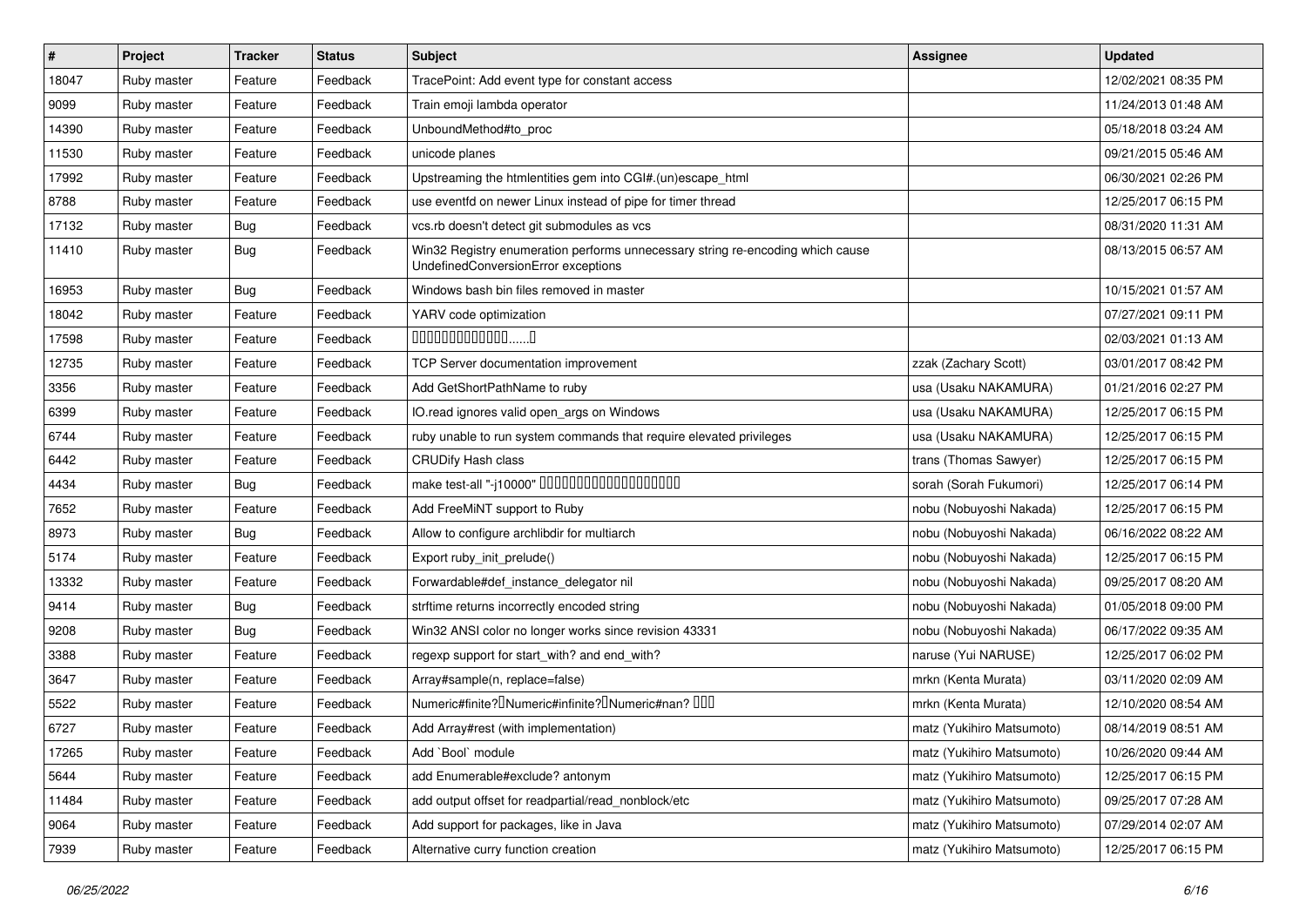| $\sharp$ | Project     | <b>Tracker</b> | <b>Status</b> | Subject                                                                                                                          | Assignee                  | <b>Updated</b>      |
|----------|-------------|----------------|---------------|----------------------------------------------------------------------------------------------------------------------------------|---------------------------|---------------------|
| 6515     | Ruby master | Feature        | Feedback      | array.c: added method that verifies if an Array is part of another                                                               | matz (Yukihiro Matsumoto) | 12/25/2017 06:15 PM |
| 6478     | Ruby master | Feature        | Feedback      | BasicObject#_class_                                                                                                              | matz (Yukihiro Matsumoto) | 12/25/2017 06:15 PM |
| 10042    | Ruby master | Feature        | Feedback      | Deprecate postfix rescue syntax for removal in 3.0                                                                               | matz (Yukihiro Matsumoto) | 12/10/2020 08:53 AM |
| 8520     | Ruby master | Feature        | Feedback      | Distinct to_s methods for Array, Hash                                                                                            | matz (Yukihiro Matsumoto) | 06/14/2013 12:37 AM |
| 15123    | Ruby master | Feature        | Feedback      | Enumerable#compact proposal                                                                                                      | matz (Yukihiro Matsumoto) | 10/30/2019 07:30 PM |
| 10355    | Ruby master | Feature        | Feedback      | Feature request: Module#prepended?(mod)                                                                                          | matz (Yukihiro Matsumoto) | 01/05/2018 09:01 PM |
| 8168     | Ruby master | Feature        | Feedback      | Feature request: support for (single) statement lambda syntax/definition                                                         | matz (Yukihiro Matsumoto) | 01/11/2014 11:36 AM |
| 4264     | Ruby master | Feature        | Feedback      | General type coercion protocol for Ruby                                                                                          | matz (Yukihiro Matsumoto) | 12/25/2017 06:14 PM |
| 6118     | Ruby master | Feature        | Feedback      | Hash#keys_of(values), returns related keys of given values                                                                       | matz (Yukihiro Matsumoto) | 01/10/2019 08:16 AM |
| 8707     | Ruby master | Feature        | Feedback      | Hash#reverse_each                                                                                                                | matz (Yukihiro Matsumoto) | 01/05/2018 09:00 PM |
| 8096     | Ruby master | Feature        | Feedback      | introduce Time.current_timestamp                                                                                                 | matz (Yukihiro Matsumoto) | 12/23/2021 11:40 PM |
| 9602     | Ruby master | Feature        | Feedback      | Logic with `Enumerable#grep`                                                                                                     | matz (Yukihiro Matsumoto) | 12/01/2019 05:23 PM |
| 6251     | Ruby master | Feature        | Feedback      | Magic comments for compile options                                                                                               | matz (Yukihiro Matsumoto) | 08/21/2015 11:47 PM |
| 8371     | Ruby master | Feature        | Feedback      | Make some enumerators mimic arrays                                                                                               | matz (Yukihiro Matsumoto) | 06/02/2013 04:11 PM |
| 8365     | Ruby master | Feature        | Feedback      | Make variables objects                                                                                                           | matz (Yukihiro Matsumoto) | 08/19/2016 07:21 PM |
| 11087    | Ruby master | Feature        | Feedback      | Method to retrieve {local, global, instance} variables as a Hash                                                                 | matz (Yukihiro Matsumoto) | 06/12/2015 09:13 AM |
| 5628     | Ruby master | Feature        | Feedback      | Module#basename                                                                                                                  | matz (Yukihiro Matsumoto) | 08/29/2020 05:01 PM |
| 11779    | Ruby master | Bug            | Feedback      | Module#using does not make sense as a method                                                                                     | matz (Yukihiro Matsumoto) | 06/17/2021 09:58 AM |
| 8026     | Ruby master | Feature        | Feedback      | Need Module#prepended_modules                                                                                                    | matz (Yukihiro Matsumoto) | 01/16/2020 06:12 AM |
| 5514     | Ruby master | Feature        | Feedback      | Numeric III quotient II quotrem IIII                                                                                             | matz (Yukihiro Matsumoto) | 12/10/2020 08:49 AM |
| 5521     | Ruby master | Feature        | Feedback      | Numeric#rational? <sup>[</sup> ]Numeric#complex? <sup>[]</sup> Numeric#float? <sup>[10]</sup>                                    | matz (Yukihiro Matsumoto) | 12/10/2020 08:49 AM |
| 6739     | Ruby master | Feature        | Feedback      | One-line rescue statement should support specifying an exception class                                                           | matz (Yukihiro Matsumoto) | 05/18/2016 12:42 AM |
| 6697     | Ruby master | Feature        | Feedback      | [PATCH] Add Kernel#Symbol conversion method like String(), Array() etc.                                                          | matz (Yukihiro Matsumoto) | 12/25/2017 06:15 PM |
| 15723    | Ruby master | Misc           | Feedback      | Reconsider numbered parameters                                                                                                   | matz (Yukihiro Matsumoto) | 10/03/2019 07:16 PM |
| 6219     | Ruby master | Feature        | Feedback      | Return value of Hash#store                                                                                                       | matz (Yukihiro Matsumoto) | 12/10/2020 08:46 AM |
| 6367     | Ruby master | Feature        | Feedback      | #same? for Enumerable                                                                                                            | matz (Yukihiro Matsumoto) | 12/25/2017 06:15 PM |
| 7511     | Ruby master | Feature        | Feedback      | short-circuiting logical implication operator                                                                                    | matz (Yukihiro Matsumoto) | 12/10/2020 08:55 AM |
| 12075    | Ruby master | Feature        | Feedback      | some container#nonempty?                                                                                                         | matz (Yukihiro Matsumoto) | 10/07/2021 03:11 AM |
| 13303    | Ruby master | Feature        | Feedback      | String#any? as !String#empty?                                                                                                    | matz (Yukihiro Matsumoto) | 02/23/2021 05:14 PM |
| 12745    | Ruby master | Feature        | Feedback      | String#(g)sub(!) should pass a MatchData to the block, not a String                                                              | matz (Yukihiro Matsumoto) | 11/03/2021 11:46 PM |
| 12861    | Ruby master | Feature        | Feedback      | super in a block can be either lexically or dynamically scoped depending on how the<br>block is invoked                          | matz (Yukihiro Matsumoto) | 12/21/2016 05:20 PM |
| 6806     | Ruby master | Feature        | Feedback      | Support functional programming: forbid instance/class variables for<br>ModuleName::method_name, allow for ModuleName.method_name | matz (Yukihiro Matsumoto) | 12/10/2020 08:53 AM |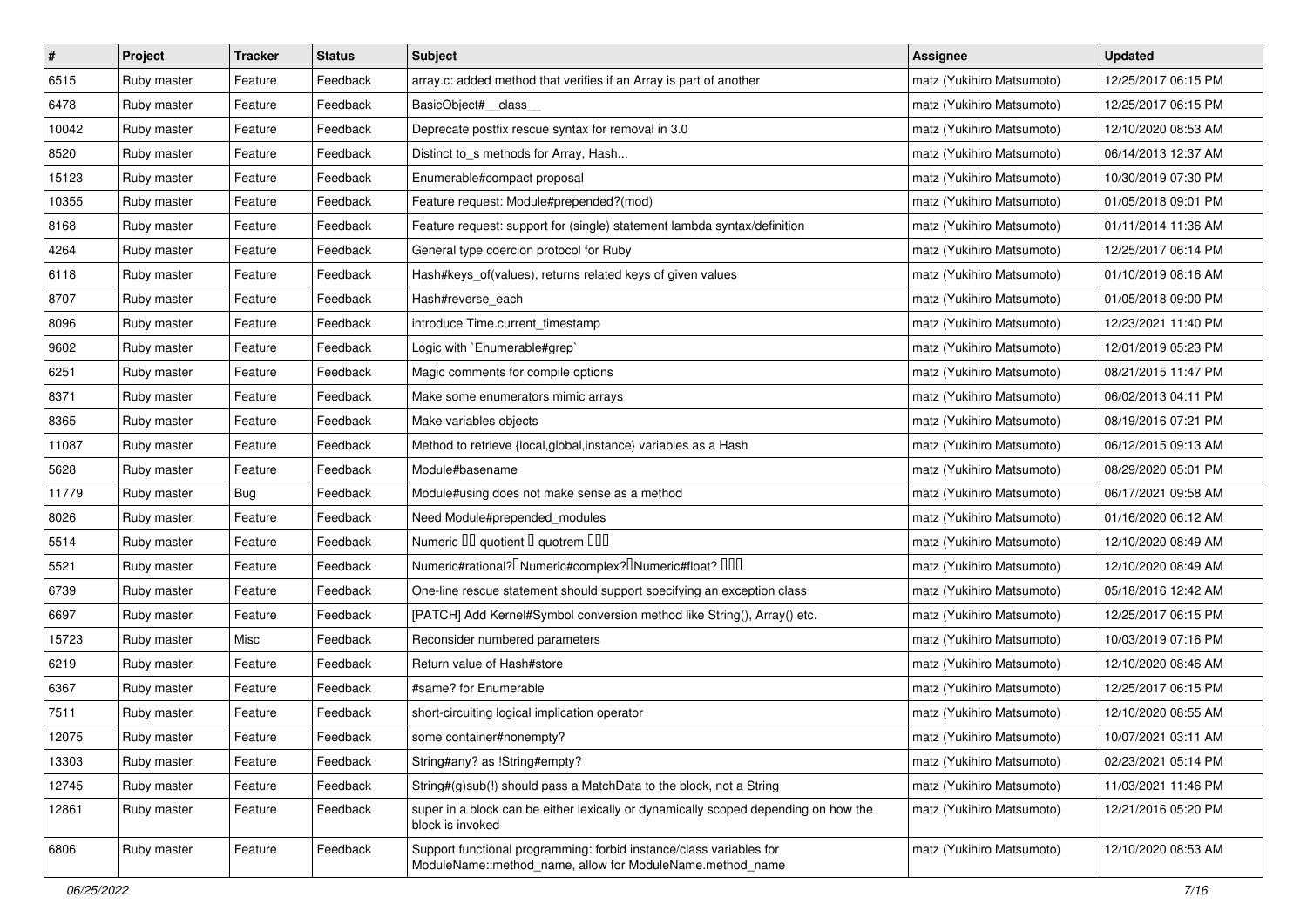| #     | Project     | <b>Tracker</b> | <b>Status</b> | Subject                                                                                                  | Assignee                            | <b>Updated</b>      |
|-------|-------------|----------------|---------------|----------------------------------------------------------------------------------------------------------|-------------------------------------|---------------------|
| 10064 | Ruby master | Feature        | Feedback      | &:symbol in when clause                                                                                  | matz (Yukihiro Matsumoto)           | 01/05/2018 09:01 PM |
| 5673  | Ruby master | Feature        | Feedback      | undef_method probably doesn't need to raise an error                                                     | matz (Yukihiro Matsumoto)           | 12/25/2017 06:15 PM |
| 6256  | Ruby master | Feature        | Feedback      | Slightly improve ruby_qsort performance                                                                  | MartinBosslet (Martin Bosslet)      | 01/10/2019 01:51 PM |
| 14116 | Ruby master | Feature        | Feedback      | Add Matrix #exponentiate method as Matlab's exp                                                          | marcandre (Marc-Andre<br>Lafortune) | 11/20/2017 06:52 AM |
| 8725  | Ruby master | Feature        | Feedback      | Possibility to get a signal handler without changing it                                                  | ko1 (Koichi Sasada)                 | 12/25/2017 06:15 PM |
| 12607 | Ruby master | Feature        | Feedback      | Ruby needs an atomic integer                                                                             | ko1 (Koichi Sasada)                 | 01/29/2021 12:28 PM |
| 6602  | Ruby master | Feature        | Feedback      | Tail call optimization: enable by default?                                                               | ko1 (Koichi Sasada)                 | 06/13/2020 01:31 AM |
| 10844 | Ruby master | Feature        | Feedback      | TracePoint API needs an event to inform about creating/removing a new frame without<br>calling something | ko1 (Koichi Sasada)                 | 03/02/2015 06:38 PM |
| 11348 | Ruby master | Feature        | Feedback      | TracePoint API needs events for fiber's switching                                                        | ko1 (Koichi Sasada)                 | 09/01/2015 09:12 AM |
| 13000 | Ruby master | Feature        | Feedback      | Implement Set#include? with Hash#include?                                                                | knu (Akinori MUSHA)                 | 09/11/2020 08:18 PM |
| 14105 | Ruby master | Feature        | Feedback      | Introduce xor as alias for Set#^                                                                         | knu (Akinori MUSHA)                 | 06/27/2018 10:56 AM |
| 8833  | Ruby master | Feature        | Feedback      | [PATCH] IPAddr#pred                                                                                      | knu (Akinori MUSHA)                 | 10/21/2017 05:15 PM |
| 18613 | Ruby master | <b>Bug</b>     | Feedback      | Voluntary wanted: Some signal-related tests fail on FreeBSD 13                                           | knu (Akinori MUSHA)                 | 05/30/2022 01:43 AM |
| 18811 | Ruby master | <b>Bug</b>     | Feedback      | PTY I/O not working on AIX 7.x                                                                           | kanemoto (Yutaka Kanemoto)          | 06/07/2022 07:18 AM |
| 17008 | Ruby master | <b>Bug</b>     | Feedback      | JIT enabled on Windows can cause constant conhost pop-ups                                                | k0kubun (Takashi Kokubun)           | 07/03/2020 08:29 PM |
| 15425 | Ruby master | Feature        | Feedback      | Store MJIT header into Ruby versioned directory.                                                         | k0kubun (Takashi Kokubun)           | 10/07/2021 11:03 PM |
| 10213 | Ruby master | <b>Bug</b>     | Feedback      | bundled gems ignored by make install                                                                     | hsbt (Hiroshi SHIBATA)              | 06/10/2022 09:55 AM |
| 16013 | Ruby master | Misc           | Feedback      | Bundler                                                                                                  | hsbt (Hiroshi SHIBATA)              | 10/17/2019 05:20 PM |
| 15486 | Ruby master | Misc           | Feedback      | Default gems README.md                                                                                   | hsbt (Hiroshi SHIBATA)              | 03/11/2019 12:19 PM |
| 10065 | Ruby master | Feature        | Feedback      | Make `gem env` command output valid YAML                                                                 | drbrain (Eric Hodel)                | 07/20/2014 10:54 PM |
| 11139 | Ruby master | Feature        | Feedback      | [PATCH] socket: support accept `sock_nonblock: (true false)'                                             | akr (Akira Tanaka)                  | 07/02/2015 01:30 AM |
| 2149  | Ruby master | Feature        | Feedback      | Pathname#include?                                                                                        | akr (Akira Tanaka)                  | 03/15/2018 08:19 AM |
| 10381 | Ruby master | Feature        | Feedback      | Pathname#mkdir_p, Pathname#makedirs IIIII                                                                | akr (Akira Tanaka)                  | 10/15/2014 04:27 AM |
| 12440 | Ruby master | Bug            | Feedback      | make test-all is not working on cygwin                                                                   | cruby-cygwin                        | 05/19/2022 08:20 AM |
| 9713  | Ruby master | Feature        | Feedback      | FILE return unexpected encoding - breaks Dir.glob                                                        | cruby-windows                       | 12/10/2020 09:13 AM |
| 8981  | Ruby master | Feature        | Feedback      | Suggestion for CreateProcess flags with rubyw on windows                                                 | cruby-windows                       | 01/05/2018 09:00 PM |
| 9189  | Ruby master | Bug            | Assigned      | Build failure on Windows in case of nonascii TEMP environment.                                           |                                     | 01/05/2018 09:00 PM |
| 12848 | Ruby master | Feature        | Assigned      | Crazy idea: Allow regex definition for methods (Do not take it seriously please)                         |                                     | 10/18/2016 12:17 AM |
| 15047 | Ruby master | Feature        | Assigned      | Documentation and more functions for Hash functions in C API                                             |                                     | 03/20/2019 01:24 AM |
| 13847 | Ruby master | Feature        | Assigned      | Gem activated problem for default gems                                                                   |                                     | 12/10/2020 08:53 AM |
| 18133 | Ruby master | <b>Bug</b>     | Assigned      | LTO: TestGCCompact#test_ast_compacts segfaults on i686                                                   |                                     | 04/23/2022 04:19 PM |
| 10791 | Ruby master | Misc           | Assigned      | [PATCH 1/1] Remove unnecessary passing value from doc for Observable                                     |                                     | 08/10/2018 10:51 AM |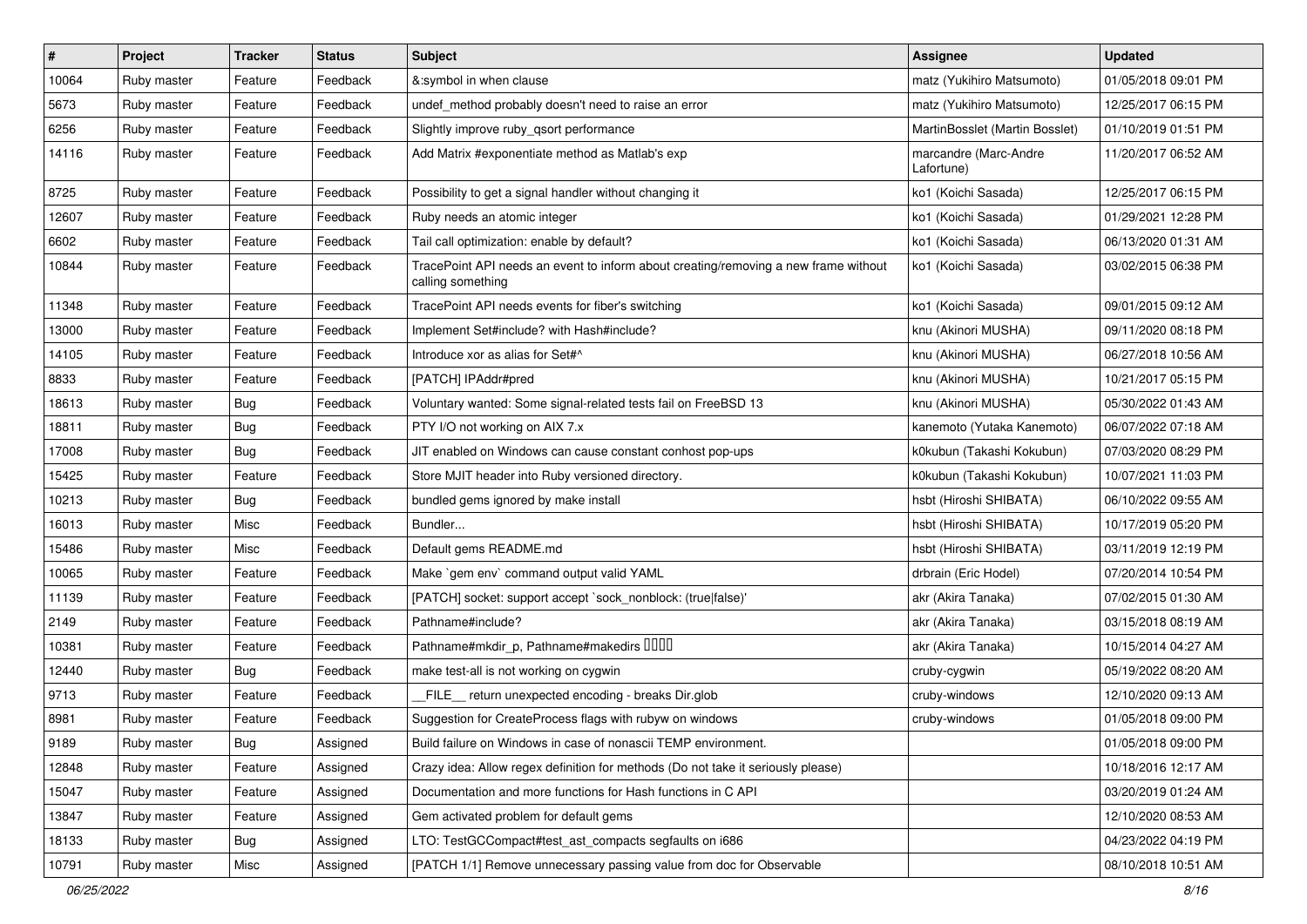| #     | Project     | <b>Tracker</b> | <b>Status</b> | Subject                                                                            | Assignee                              | <b>Updated</b>      |
|-------|-------------|----------------|---------------|------------------------------------------------------------------------------------|---------------------------------------|---------------------|
| 6047  | Ruby master | Feature        | Assigned      | read_all: Grow buffer exponentially in generic case                                |                                       | 09/13/2015 03:19 AM |
| 6133  | Ruby master | Feature        | Assigned      | SSLSocket <sup>[</sup> shutdown <sup>[101]</sup>                                   |                                       | 09/13/2015 03:22 AM |
| 9830  | Ruby master | Feature        | Assigned      | Support for GOST private/public keys                                               |                                       | 09/13/2015 03:10 AM |
| 12911 | Ruby master | Misc           | Assigned      | Translate docs                                                                     |                                       | 11/24/2021 04:52 AM |
| 11625 | Ruby master | Feature        | Assigned      | Unlock GVL for SHA1 calculations                                                   |                                       | 09/25/2018 11:26 AM |
| 10560 | Ruby master | Misc           | Assigned      | confusion between $x=x+y$ , $x+=y$ , x.concat(y) and y.each{ z  $x<}$              | zzak (Zachary Scott)                  | 01/05/2018 09:02 PM |
| 9136  | Ruby master | Misc           | Assigned      | Deprecated Enumerator.new(object, method) bad for BasicObject                      | zzak (Zachary Scott)                  | 11/23/2013 03:58 AM |
| 9235  | Ruby master | Feature        | Assigned      | Documentation for commercial support                                               | zzak (Zachary Scott)                  | 08/10/2019 02:55 PM |
| 16512 | Ruby master | Misc           | Assigned      | Improving `www.ruby-lang.org` reference by merging with `rubyreferences.github.io` | zverok (Victor Shepelev)              | 02/01/2022 12:28 PM |
| 4831  | Ruby master | Feature        | Assigned      | Integer#prime_factors                                                              | yugui (Yuki Sonoda)                   | 01/23/2018 08:09 AM |
| 15166 | Ruby master | Feature        | Assigned      | 2.5 times faster implementation than current gcd implmentation                     | watson1978 (Shizuo Fujita)            | 04/26/2019 09:12 PM |
| 12653 | Ruby master | Feature        | Assigned      | Use wide WinAPI for rb_w32_getcwd                                                  | usa (Usaku NAKAMURA)                  | 09/12/2016 06:35 AM |
| 10038 | Ruby master | Feature        | Assigned      | Extend ObjectSpace.dump to expose buffer addresses for String and Array            | tmm1 (Aman Karmani)                   | 01/05/2018 09:01 PM |
| 7518  | Ruby master | Feature        | Assigned      | Fiddle::Pointer#to_str and Fiddle::Pointer#to_int should be removed                | tenderlovemaking (Aaron<br>Patterson) | 08/15/2013 04:56 AM |
| 7488  | Ruby master | Feature        | Assigned      | Receiving object_id in object creation probes                                      | tenderlovemaking (Aaron<br>Patterson) | 12/25/2017 06:15 PM |
| 15239 | Ruby master | Feature        | Assigned      | [patch] test-spec win32ole                                                         | suke (Masaki Suketa)                  | 12/29/2019 01:04 PM |
| 5334  | Ruby master | Bug            | Assigned      | Segmentation fault in InternetExplorer IServiceProvider interface                  | suke (Masaki Suketa)                  | 12/30/2019 03:00 AM |
| 6613  | Ruby master | Feature        | Assigned      | VT_RECORD, IRecordInfo Support in WIN32OLE                                         | suke (Masaki Suketa)                  | 12/25/2017 06:15 PM |
| 13622 | Ruby master | Misc           | Assigned      | Documentation missing                                                              | stomar (Marcus Stollsteimer)          | 06/03/2017 07:27 AM |
| 11955 | Ruby master | Feature        | Assigned      | Expose Object that Receives logs in Logger                                         | sonots (Naotoshi Seo)                 | 11/09/2017 11:35 AM |
| 9115  | Ruby master | Bug            | Assigned      | Logger traps all exceptions; breaks Timeout                                        | sonots (Naotoshi Seo)                 | 08/20/2019 12:47 PM |
| 6682  | Ruby master | Feature        | Assigned      | Add a method to return an instance attached by a singleton class                   | shyouhei (Shyouhei Urabe)             | 12/25/2017 06:15 PM |
| 17376 | Ruby master | Misc           | Assigned      | Reduce number of GitHub Actions                                                    | shyouhei (Shyouhei Urabe)             | 12/10/2020 11:50 AM |
| 17289 | Ruby master | Bug            | Assigned      | Time#strftime occurs Segmentation Fault on ruby-2.7.2p137                          | shyouhei (Shyouhei Urabe)             | 11/05/2020 07:57 AM |
| 12281 | Ruby master | Feature        | Assigned      | Allow lexically scoped use of refinements with `using {}` block syntax             | shugo (Shugo Maeda)                   | 06/13/2016 07:44 AM |
| 5434  | Ruby master | Feature        | Assigned      | Allow per-class whitelisting of methods safe to expose through DRb                 | seki (Masatoshi Seki)                 | 12/25/2017 06:15 PM |
| 14412 | Ruby master | Feature        | Assigned      | DRb UNIX on local machine: add support for getpeereid()                            | seki (Masatoshi Seki)                 | 01/28/2018 12:51 PM |
| 13864 | Ruby master | Bug            | Assigned      | Rinda multicast test failures due to missing default route                         | seki (Masatoshi Seki)                 | 08/17/2021 07:16 AM |
| 12582 | Ruby master | <b>Bug</b>     | Assigned      | OpenSSL Authenticated Encryption should check for tag length                       | rhenium (Kazuki Yamaguchi)            | 04/28/2017 01:45 PM |
| 8126  | Ruby master | Feature        | Assigned      | OpenSSL::SSL::SSLSocket does not define #recv and #send messages                   | rhenium (Kazuki Yamaguchi)            | 08/08/2019 11:05 PM |
| 12354 | Ruby master | Feature        | Assigned      | PKey::EC Can't output public key pem when private key exists                       | rhenium (Kazuki Yamaguchi)            | 07/24/2019 10:57 PM |
| 16805 | Ruby master | Misc           | Assigned      | Coroutine's license is unclear                                                     | ReiOdaira (Rei Odaira)                | 07/01/2021 10:09 PM |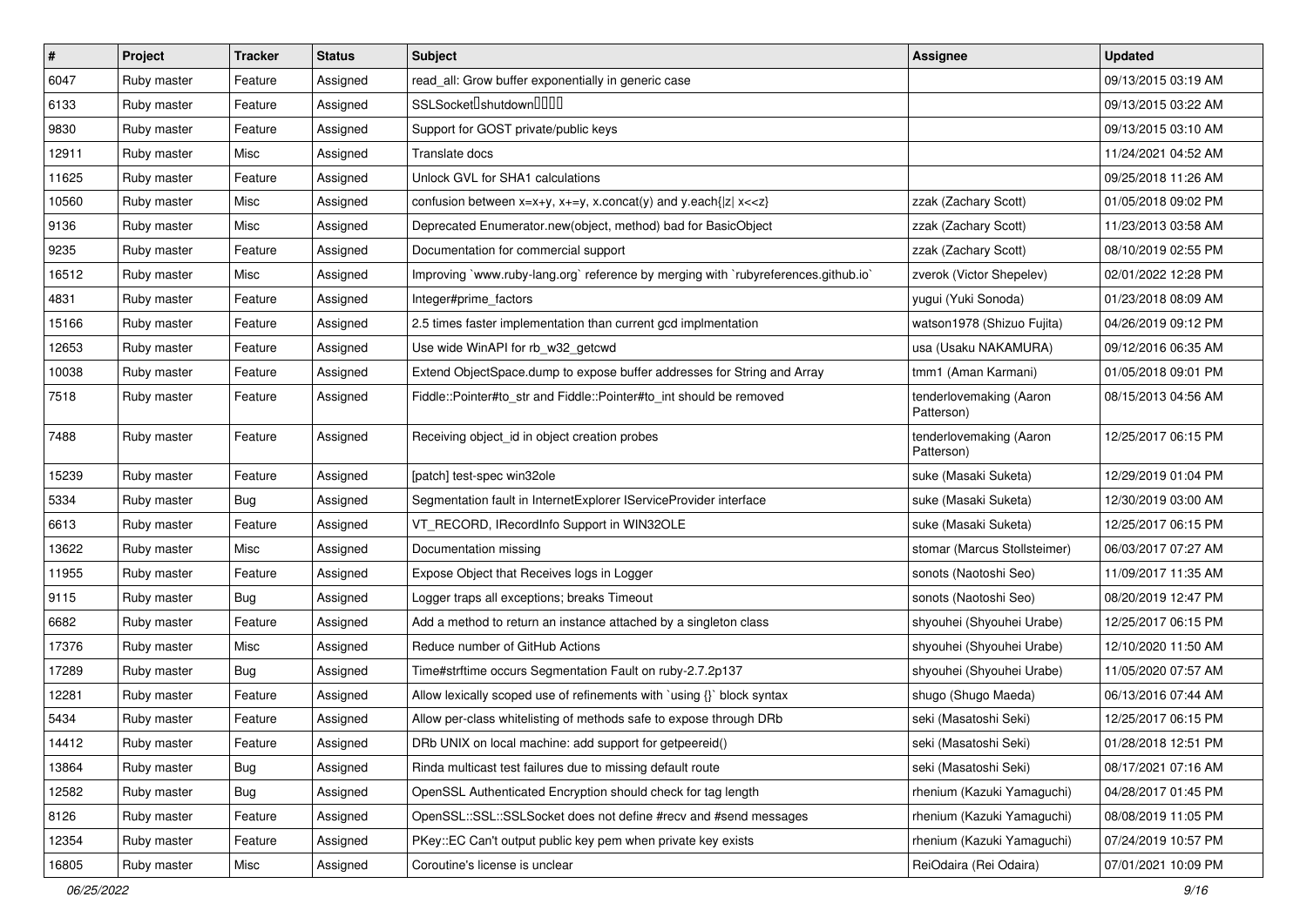| $\vert$ # | Project     | <b>Tracker</b> | <b>Status</b> | Subject                                                                               | Assignee                 | <b>Updated</b>      |
|-----------|-------------|----------------|---------------|---------------------------------------------------------------------------------------|--------------------------|---------------------|
| 18727     | Ruby master | Bug            | Assigned      | Make failed on x86_64-cygwin (LoadError)                                              | peterzhu2118 (Peter Zhu) | 04/16/2022 05:15 AM |
| 14901     | Ruby master | Feature        | Assigned      | [PATCH] do not block SIGCHLD in normal Ruby Threads                                   | normalperson (Eric Wong) | 07/19/2021 05:23 AM |
| 13721     | Ruby master | Feature        | Assigned      | [PATCH] net/imap: dedupe attr keys in Net::IMAP::FetchData                            | normalperson (Eric Wong) | 07/27/2017 09:51 AM |
| 8959      | Ruby master | Feature        | Assigned      | Allow top level prepend                                                               | nobu (Nobuyoshi Nakada)  | 10/16/2013 03:22 AM |
| 9010      | Ruby master | <b>Bug</b>     | Assigned      | /configure --prefix= cannot handle directories with spaces                            | nobu (Nobuyoshi Nakada)  | 04/26/2021 10:38 PM |
| 16836     | Ruby master | Bug            | Assigned      | configure-time LDFLAGS leak into ruby pkg-config file                                 | nobu (Nobuyoshi Nakada)  | 08/14/2021 09:10 AM |
| 6360      | Ruby master | <b>Bug</b>     | Assigned      | Debug information build even without requesting it                                    | nobu (Nobuyoshi Nakada)  | 01/05/2018 09:00 PM |
| 13577     | Ruby master | Feature        | Assigned      | Digest.file accidentally receives File object but uses file path                      | nobu (Nobuyoshi Nakada)  | 05/20/2017 06:50 PM |
| 2324      | Ruby master | Feature        | Assigned      | Dir instance methods for relative path                                                | nobu (Nobuyoshi Nakada)  | 12/25/2017 05:58 PM |
| 7394      | Ruby master | Feature        | Assigned      | Enumerable#find ifnone parameter could be non-callable                                | nobu (Nobuyoshi Nakada)  | 02/10/2021 09:32 AM |
| 15806     | Ruby master | Misc           | Assigned      | Explicitly initialise encodings on init to remove branches on encoding lookup         | nobu (Nobuyoshi Nakada)  | 08/29/2019 04:29 AM |
| 7532      | Ruby master | Feature        | Assigned      | Hardcoded compiler location                                                           | nobu (Nobuyoshi Nakada)  | 12/25/2017 06:15 PM |
| 13516     | Ruby master | Feature        | Assigned      | Improve the text of the circular require warning                                      | nobu (Nobuyoshi Nakada)  | 08/31/2017 05:49 AM |
| 9955      | Ruby master | <b>Bug</b>     | Assigned      | issue building dll on mingw, library not found                                        | nobu (Nobuyoshi Nakada)  | 01/05/2018 09:00 PM |
| 14543     | Ruby master | <b>Bug</b>     | Assigned      | `make commit` show error of `common-srcs`                                             | nobu (Nobuyoshi Nakada)  | 06/02/2018 04:17 AM |
| 13298     | Ruby master | Bug            | Assigned      | mingw SEGV TestEnumerable#test_callcc                                                 | nobu (Nobuyoshi Nakada)  | 06/04/2021 03:41 AM |
| 8299      | Ruby master | <b>Bug</b>     | Assigned      | Minor error in float parsing                                                          | nobu (Nobuyoshi Nakada)  | 12/30/2019 03:00 AM |
| 17578     | Ruby master | Bug            | Assigned      | mkmf experimental C++ Support                                                         | nobu (Nobuyoshi Nakada)  | 01/27/2021 03:51 AM |
| 4924      | Ruby master | Feature        | Assigned      | mkmf have_header fails with C++ headers                                               | nobu (Nobuyoshi Nakada)  | 12/25/2017 06:15 PM |
| 12436     | Ruby master | Bug            | Assigned      | newline argument of File.open seems not respected on Windows                          | nobu (Nobuyoshi Nakada)  | 10/25/2021 09:07 AM |
| 8460      | Ruby master | Feature        | Assigned      | PATCH: optparse: add keep_unknown option                                              | nobu (Nobuyoshi Nakada)  | 05/27/2021 10:07 PM |
| 6012      | Ruby master | Feature        | Assigned      | Proc#source_location also return the column                                           | nobu (Nobuyoshi Nakada)  | 02/12/2019 07:49 AM |
| 6769      | Ruby master | Feature        | Assigned      | rbinstall.rb: install both src and batch files separetely                             | nobu (Nobuyoshi Nakada)  | 10/30/2015 12:38 PM |
| 16747     | Ruby master | Misc           | Assigned      | Repository reorganization request                                                     | nobu (Nobuyoshi Nakada)  | 05/22/2020 01:30 PM |
| 5317      | Ruby master | Bug            | Assigned      |                                                                                       | nobu (Nobuyoshi Nakada)  | 01/05/2018 09:00 PM |
| 16025     | Ruby master | Misc           | Assigned      | 'st_check_for_sizeof_st_index_t' declared as array with a negative size (emscripten)  | nobu (Nobuyoshi Nakada)  | 07/30/2019 11:20 AM |
| 16497     | Ruby master | <b>Bug</b>     | Assigned      | StringIO#internal_encoding is broken (more severely in 2.7)                           | nobu (Nobuyoshi Nakada)  | 10/26/2021 04:31 PM |
| 12473     | Ruby master | <b>Bug</b>     | Assigned      | Test failure on fedora with TestTimeExtension#test_huge_precision                     | nobu (Nobuyoshi Nakada)  | 04/28/2017 01:45 PM |
| 13269     | Ruby master | <b>Bug</b>     | Assigned      | test/readline/test readline.rb and mingw                                              | nobu (Nobuyoshi Nakada)  | 03/13/2017 08:56 AM |
| 17662     | Ruby master | Misc           | Assigned      | The heredoc pattern used in tests does not syntax highlight correctly in many editors | nobu (Nobuyoshi Nakada)  | 06/30/2021 12:54 PM |
| 12725     | Ruby master | <b>Bug</b>     | Assigned      | Trying to use ./miniruby before it exists                                             | nobu (Nobuyoshi Nakada)  | 04/28/2017 01:45 PM |
| 7964      | Ruby master | Bug            | Assigned      | Writing an ASCII-8BIT String to a StringIO created from a UTF-8 String                | nobu (Nobuyoshi Nakada)  | 01/05/2018 09:00 PM |
| 5461      | Ruby master | Feature        | Assigned      | Add pipelining to Net::HTTP                                                           | naruse (Yui NARUSE)      | 12/25/2017 06:15 PM |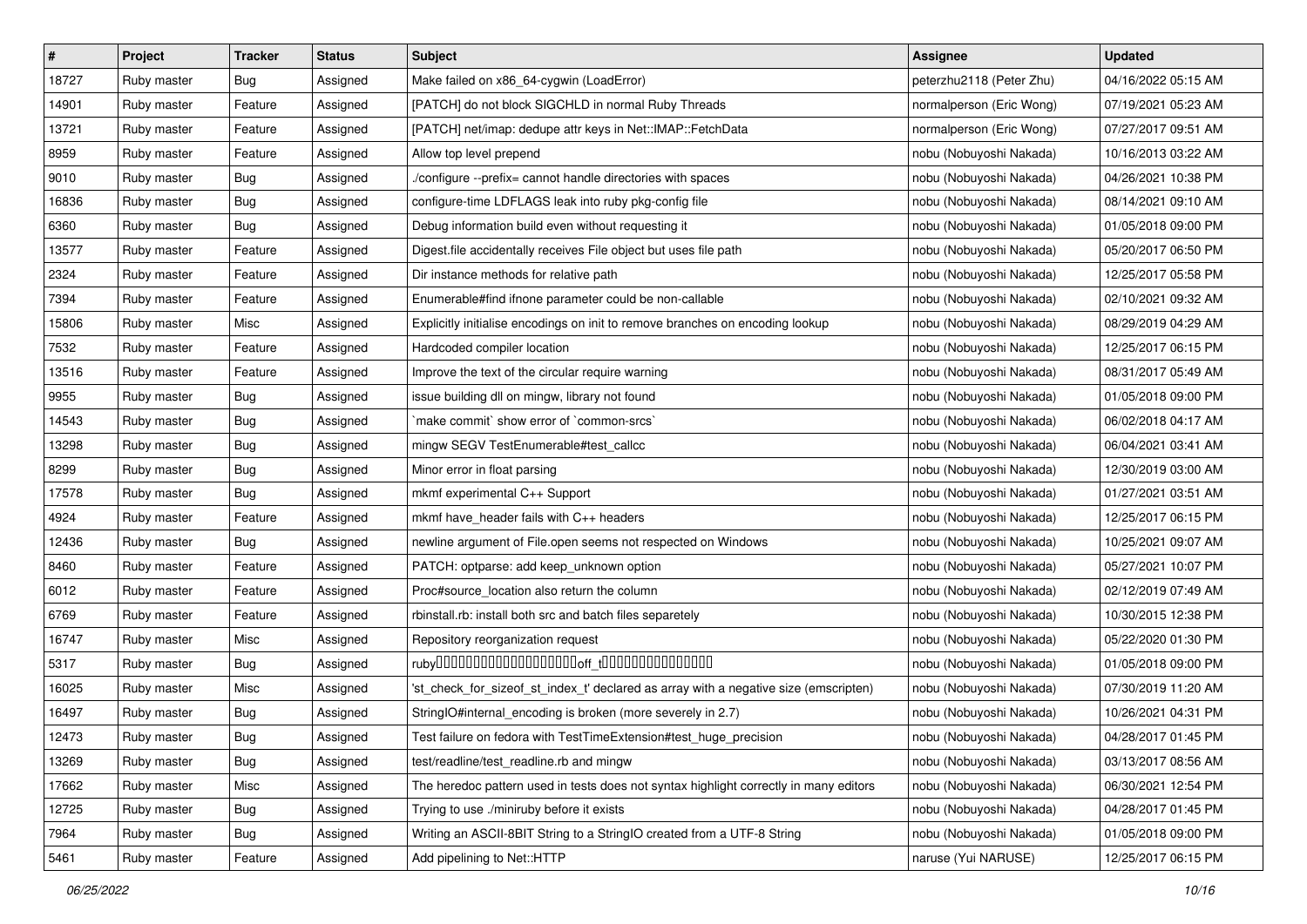| $\vert$ # | Project     | <b>Tracker</b> | <b>Status</b> | <b>Subject</b>                                                                    | Assignee                  | <b>Updated</b>      |
|-----------|-------------|----------------|---------------|-----------------------------------------------------------------------------------|---------------------------|---------------------|
| 17111     | Ruby master | Feature        | Assigned      | Improve performance of Net::HTTPHeader#set_form by 40%                            | naruse (Yui NARUSE)       | 08/10/2020 05:36 AM |
| 9020      | Ruby master | Feature        | Assigned      | Net::HTTPResponse predicate/query methods                                         | naruse (Yui NARUSE)       | 12/25/2017 06:15 PM |
| 5764      | Ruby master | Feature        | Assigned      | Net::HTTP should assume HTTP/0.9 on unexpected responses                          | naruse (Yui NARUSE)       | 07/15/2019 05:06 PM |
| 13221     | Ruby master | Feature        | Assigned      | [PATCH] gems/bundled_gems: add "curses" RubyGem                                   | naruse (Yui NARUSE)       | 09/25/2017 06:32 PM |
| 18371     | Ruby master | Misc           | Assigned      | Release branches (release information in general)                                 | naruse (Yui NARUSE)       | 03/23/2022 10:32 PM |
| 6265      | Ruby master | Feature        | Assigned      | Remove 'useless' 'concatenation' syntax                                           | naruse (Yui NARUSE)       | 08/10/2016 02:36 AM |
| 11526     | Ruby master | Bug            | Assigned      | Streaming HTTP requests are not idempotent and should not be retried              | naruse (Yui NARUSE)       | 07/01/2019 09:16 PM |
| 17638     | Ruby master | Feature        | Assigned      | Support backtracing with the libbacktrace library                                 | naruse (Yui NARUSE)       | 03/05/2021 03:40 PM |
| 5654      | Ruby master | Feature        | Assigned      | Introduce global lock to avoid concurrent require                                 | nahi (Hiroshi Nakamura)   | 12/25/2017 06:15 PM |
| 6973      | Ruby master | Feature        | Assigned      | Add an #integral? method to Numeric to test for whole-number values               | mrkn (Kenta Murata)       | 12/25/2017 06:15 PM |
| 14476     | Ruby master | Feature        | Assigned      | Adding same_all? for checking whether all items in an Array are same              | mrkn (Kenta Murata)       | 08/28/2020 01:10 PM |
| 16350     | Ruby master | Feature        | Assigned      | ArithmeticSequence#member? can result in infinite loop                            | mrkn (Kenta Murata)       | 05/29/2020 10:26 PM |
| 5133      | Ruby master | Feature        | Assigned      | Array#unzip as an alias of Array#transpose                                        | mrkn (Kenta Murata)       | 12/25/2017 06:15 PM |
| 6857      | Ruby master | Feature        | Assigned      | bigdecimal/math BigMath.E/BigMath.exp R. P. Feynman inspired optimization         | mrkn (Kenta Murata)       | 12/25/2017 06:15 PM |
| 18677     | Ruby master | Bug            | Assigned      | BigDecimal#power (**) returns FloatDomainError when passing an infinite parameter | mrkn (Kenta Murata)       | 04/20/2022 02:04 AM |
| 5179      | Ruby master | Bug            | Assigned      | Complex#rationalize and to_r with approximate zeros                               | mrkn (Kenta Murata)       | 01/17/2020 03:00 AM |
| 8295      | Ruby master | Feature        | Assigned      | Float I Rational IIIIIIIIIIIIIIIIIII BigDecimal IIIIIIIIII                        | mrkn (Kenta Murata)       | 12/25/2017 06:15 PM |
| 5310      | Ruby master | Feature        | Assigned      | Integral objects                                                                  | mrkn (Kenta Murata)       | 12/25/2017 06:15 PM |
| 7321      | Ruby master | Feature        | Assigned      | Newton.#nsolve 00 2 0000000000                                                    | mrkn (Kenta Murata)       | 12/25/2017 06:15 PM |
| 10782     | Ruby master | Feature        | Assigned      | Patch: Add constants for BigDecimal for ZERO, ONE, TEN                            | mrkn (Kenta Murata)       | 05/21/2015 08:13 AM |
| 17339     | Ruby master | Feature        | Assigned      | Semantic grouping with BigDecimal#to_s                                            | mrkn (Kenta Murata)       | 12/20/2021 12:39 PM |
| 8042      | Ruby master | Feature        | Assigned      | Add Addrinfo#socket to create a socket that is not connected or bound             | matz (Yukihiro Matsumoto) | 12/25/2017 06:15 PM |
| 6309      | Ruby master | Feature        | Assigned      | Add a reference queue for weak references                                         | matz (Yukihiro Matsumoto) | 08/23/2020 09:07 PM |
| 5970      | Ruby master | Feature        | Assigned      | Add Enumerable#join with same semantics as Array#join                             | matz (Yukihiro Matsumoto) | 12/25/2017 06:15 PM |
| 10481     | Ruby master | Feature        | Assigned      | Add "if" and "unless" clauses to rescue statements                                | matz (Yukihiro Matsumoto) | 01/18/2015 02:46 PM |
| 4818      | Ruby master | Feature        | Assigned      | Add method marshalable?                                                           | matz (Yukihiro Matsumoto) | 12/25/2017 06:15 PM |
| 6842      | Ruby master | Feature        | Assigned      | Add Optional Arguments to String#strip                                            | matz (Yukihiro Matsumoto) | 08/24/2016 05:50 AM |
| 5945      | Ruby master | Feature        | Assigned      | Add the ability to mark a at_exit as process-local.                               | matz (Yukihiro Matsumoto) | 10/10/2018 08:29 AM |
| 8016      | Ruby master | Feature        | Assigned      | Alias FILE and LINE as methods                                                    | matz (Yukihiro Matsumoto) | 12/25/2017 06:15 PM |
| 5582      | Ruby master | Feature        | Assigned      | Allow clone of singleton methods on a BasicObject                                 | matz (Yukihiro Matsumoto) | 12/25/2017 06:15 PM |
| 6452      | Ruby master | Feature        | Assigned      | Allow extend to override class methods                                            | matz (Yukihiro Matsumoto) | 12/10/2020 08:53 AM |
| 7436      | Ruby master | Feature        | Assigned      | Allow for a "granularity" flag for backtrace_locations                            | matz (Yukihiro Matsumoto) | 12/25/2017 06:15 PM |
| 8678      | Ruby master | Feature        | Assigned      | Allow invalid string to work with regexp                                          | matz (Yukihiro Matsumoto) | 01/05/2018 09:00 PM |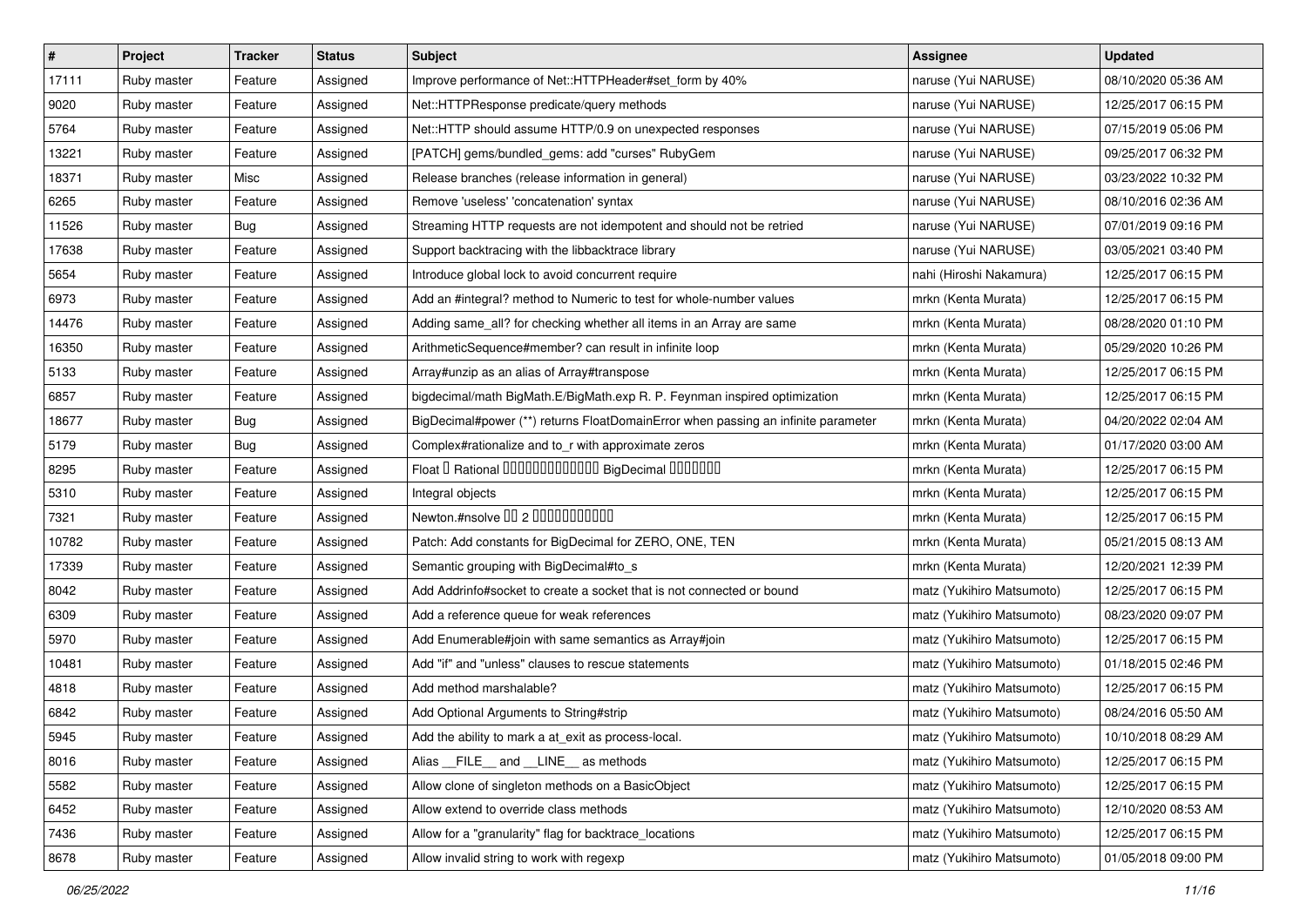| $\vert$ # | Project     | <b>Tracker</b> | <b>Status</b> | <b>Subject</b>                                                                                                   | <b>Assignee</b>           | <b>Updated</b>      |
|-----------|-------------|----------------|---------------|------------------------------------------------------------------------------------------------------------------|---------------------------|---------------------|
| 7132      | Ruby master | Feature        | Assigned      | Alternation between named / ordered method arguments and aliases for method<br>arguments.                        | matz (Yukihiro Matsumoto) | 12/25/2017 06:15 PM |
| 9023      | Ruby master | Feature        | Assigned      | Array#tail                                                                                                       | matz (Yukihiro Matsumoto) | 12/23/2021 11:40 PM |
| 4539      | Ruby master | Feature        | Assigned      | Array#zip_with                                                                                                   | matz (Yukihiro Matsumoto) | 11/28/2019 08:23 AM |
| 12813     | Ruby master | Feature        | Assigned      | Calling chunk_while, slice_after, slice_before, slice_when with no block                                         | matz (Yukihiro Matsumoto) | 12/06/2016 12:58 PM |
| 8839      | Ruby master | Feature        | Assigned      | Class and module should return the class or module that was opened                                               | matz (Yukihiro Matsumoto) | 12/28/2015 08:36 AM |
| 6611      | Ruby master | Feature        | Assigned      | Comments requested on implementation of set_parse_func                                                           | matz (Yukihiro Matsumoto) | 12/25/2017 06:15 PM |
| 7087      | Ruby master | Feature        | Assigned      | ::ConditionVariable#wait does not work with Monitor because Monitor#sleep does not<br>exist                      | matz (Yukihiro Matsumoto) | 12/25/2017 06:15 PM |
| 7314      | Ruby master | Feature        | Assigned      | Convert Proc to Lambda doesn't work in MRI                                                                       | matz (Yukihiro Matsumoto) | 05/21/2016 09:15 AM |
| 8850      | Ruby master | Feature        | Assigned      | Convert Rational to decimal string                                                                               | matz (Yukihiro Matsumoto) | 12/25/2017 06:15 PM |
| 5129      | Ruby master | Feature        | Assigned      | Create a core class "FileArray" and make "ARGF" its instance                                                     | matz (Yukihiro Matsumoto) | 01/23/2018 02:02 PM |
| 4514      | Ruby master | Feature        | Assigned      | #deep_clone and #deep_dup for Objects                                                                            | matz (Yukihiro Matsumoto) | 12/25/2017 06:14 PM |
| 7739      | Ruby master | Feature        | Assigned      | Define Hash#  as Hash#reverse_merge in Rails                                                                     | matz (Yukihiro Matsumoto) | 12/25/2017 06:15 PM |
| 16630     | Ruby master | Misc           | Assigned      | Deprecate pub/ruby/*snapshot* and use pub/ruby/snapshot/* instead                                                | matz (Yukihiro Matsumoto) | 02/27/2020 09:52 AM |
| 6308      | Ruby master | Feature        | Assigned      | Eliminate delegation from WeakRef                                                                                | matz (Yukihiro Matsumoto) | 12/23/2021 11:40 PM |
| 12543     | Ruby master | Feature        | Assigned      | explicit tail call syntax: foo() then return                                                                     | matz (Yukihiro Matsumoto) | 04/18/2021 03:02 PM |
| 7121      | Ruby master | Feature        | Assigned      | Extending the use of `require'                                                                                   | matz (Yukihiro Matsumoto) | 12/25/2017 06:15 PM |
| 6376      | Ruby master | Feature        | Assigned      | Feature lookup and checking if feature is loaded                                                                 | matz (Yukihiro Matsumoto) | 12/25/2017 06:15 PM |
| 6811      | Ruby master | Feature        | Assigned      | File, Dir and FileUtils should have bang-versions of singleton methods that fails silently                       | matz (Yukihiro Matsumoto) | 12/25/2017 06:15 PM |
| 6671      | Ruby master | Feature        | Assigned      | File.split_all and File.split_root                                                                               | matz (Yukihiro Matsumoto) | 12/25/2017 06:15 PM |
| 6337      | Ruby master | Feature        | Assigned      | FileUtils#sync                                                                                                   | matz (Yukihiro Matsumoto) | 12/25/2017 06:15 PM |
| 8948      | Ruby master | Feature        | Assigned      | Frozen regex                                                                                                     | matz (Yukihiro Matsumoto) | 12/20/2020 07:15 PM |
| 6277      | Ruby master | Feature        | Assigned      | Hash#convert_key                                                                                                 | matz (Yukihiro Matsumoto) | 12/25/2017 06:15 PM |
| 5064      | Ruby master | Feature        | Assigned      | HTTP user-agent class                                                                                            | matz (Yukihiro Matsumoto) | 12/25/2017 06:15 PM |
| 8536      | Ruby master | Feature        | Assigned      | Implement is_numeric? family of methods                                                                          | matz (Yukihiro Matsumoto) | 12/25/2017 06:15 PM |
| 7644      | Ruby master | Feature        | Assigned      | In refinements, change "using" keyword to a less generic word.                                                   | matz (Yukihiro Matsumoto) | 12/10/2020 08:49 AM |
| 6594      | Ruby master | Feature        | Assigned      | Integrated Functor                                                                                               | matz (Yukihiro Matsumoto) | 12/10/2020 08:53 AM |
| 5456      | Ruby master | Feature        | Assigned      | kernel#syscall() should be removed.                                                                              | matz (Yukihiro Matsumoto) | 12/10/2020 08:46 AM |
| 6413      | Ruby master | Feature        | Assigned      | Make Dir.entries default to Dir.entries(Dir.pwd)                                                                 | matz (Yukihiro Matsumoto) | 12/25/2017 06:15 PM |
| 7503      | Ruby master | Feature        | Assigned      | make timeout.rb async-interrupt safe by default                                                                  | matz (Yukihiro Matsumoto) | 12/25/2017 06:15 PM |
| 9768      | Ruby master | Feature        | Assigned      | Method that is visible only within a certain module/class                                                        | matz (Yukihiro Matsumoto) | 04/25/2014 06:43 AM |
| 6810      | Ruby master | Feature        | Assigned      | module A::B; end` is not equivalent to `module A; module B; end; end` with respect to<br>constant lookup (scope) | matz (Yukihiro Matsumoto) | 12/10/2020 09:22 AM |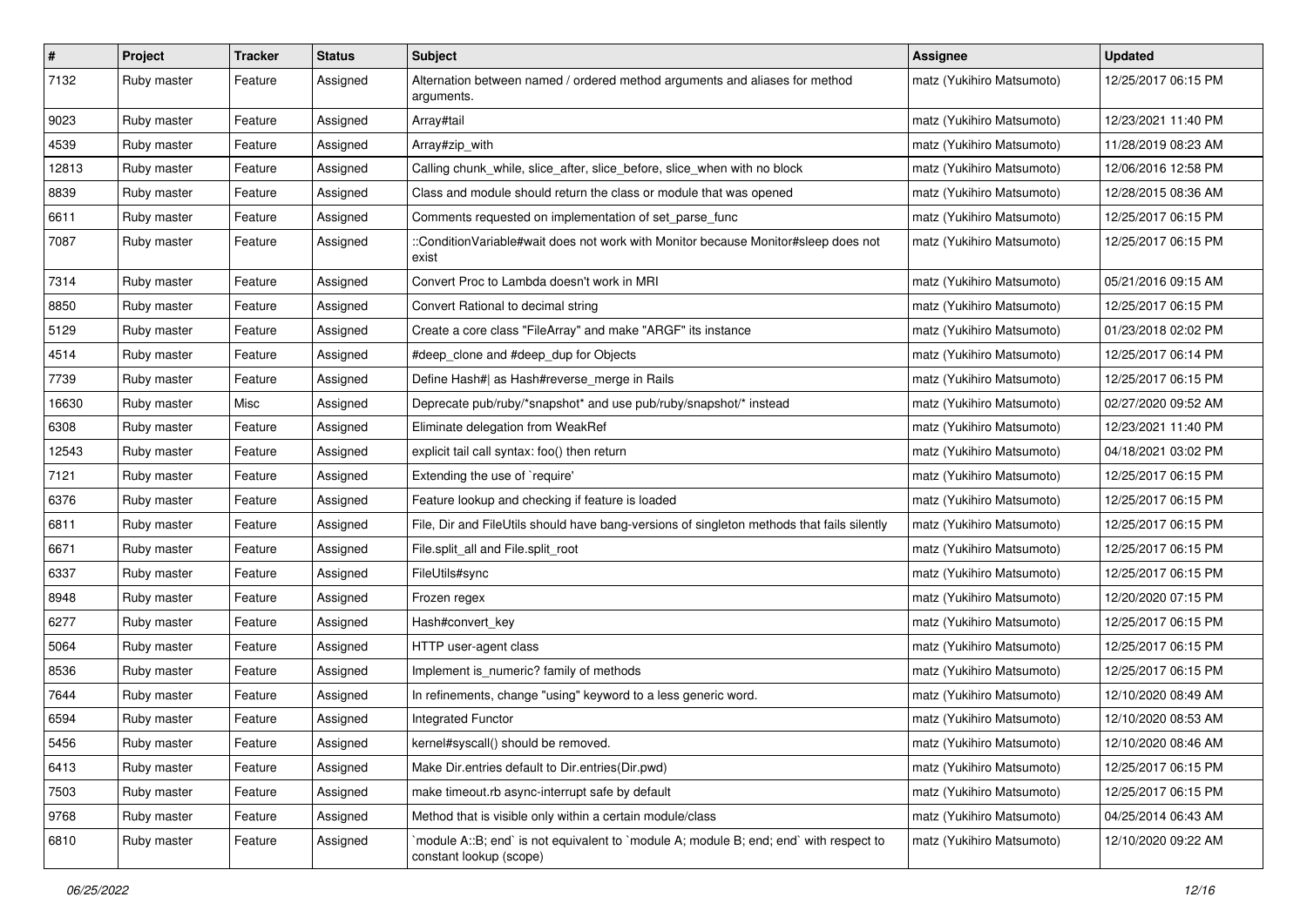| $\vert$ # | Project     | <b>Tracker</b> | <b>Status</b> | Subject                                                                                                                 | <b>Assignee</b>           | <b>Updated</b>      |
|-----------|-------------|----------------|---------------|-------------------------------------------------------------------------------------------------------------------------|---------------------------|---------------------|
| 5445      | Ruby master | Feature        | Assigned      | Need RUBYOPT - r before ARGV - r                                                                                        | matz (Yukihiro Matsumoto) | 12/25/2017 06:15 PM |
| 6596      | Ruby master | Feature        | Assigned      | New method `Array#indexes`                                                                                              | matz (Yukihiro Matsumoto) | 07/29/2020 01:41 AM |
| 5389      | Ruby master | Feature        | Assigned      | New method Enumerator#iterate                                                                                           | matz (Yukihiro Matsumoto) | 12/25/2017 06:15 PM |
| 5749      | Ruby master | Feature        | Assigned      | new method String#match_all needed                                                                                      | matz (Yukihiro Matsumoto) | 12/25/2017 06:15 PM |
| 6293      | Ruby master | Feature        | Assigned      | new queue / blocking queues                                                                                             | matz (Yukihiro Matsumoto) | 12/25/2017 06:15 PM |
| 4521      | Ruby master | Feature        | Assigned      | NoMethodError#message may take very long to execute                                                                     | matz (Yukihiro Matsumoto) | 12/25/2017 06:14 PM |
| 17291     | Ruby master | Feature        | Assigned      | Optimize send call                                                                                                      | matz (Yukihiro Matsumoto) | 01/12/2021 05:47 AM |
| 11816     | Ruby master | Feature        | Assigned      | Partial safe navigation operator                                                                                        | matz (Yukihiro Matsumoto) | 04/14/2020 08:02 AM |
| 5007      | Ruby master | Feature        | Assigned      | Proc#call_under: Unifying instance_eval and instance_exec                                                               | matz (Yukihiro Matsumoto) | 04/19/2018 07:57 AM |
| 16461     | Ruby master | Feature        | Assigned      | Proc#using                                                                                                              | matz (Yukihiro Matsumoto) | 12/10/2020 09:10 AM |
| 8271      | Ruby master | Feature        | Assigned      | Proposal for moving to a more visible, formal process for feature requests                                              | matz (Yukihiro Matsumoto) | 12/23/2021 11:40 PM |
| 6648      | Ruby master | Feature        | Assigned      | Provide a standard API for retrieving all command-line flags passed to Ruby                                             | matz (Yukihiro Matsumoto) | 12/25/2017 06:15 PM |
| 4824      | Ruby master | Feature        | Assigned      | Provide method Kernel#executed?                                                                                         | matz (Yukihiro Matsumoto) | 03/05/2018 04:57 AM |
| 8164      | Ruby master | Feature        | Assigned      | Public/Private                                                                                                          | matz (Yukihiro Matsumoto) | 12/10/2020 08:50 AM |
| 14397     | Ruby master | Feature        | Assigned      | public, protected and private should return their arguments instead of self                                             | matz (Yukihiro Matsumoto) | 12/10/2018 07:08 AM |
| 5781      | Ruby master | Feature        | Assigned      | Query attributes (attribute methods ending in `?` mark)                                                                 | matz (Yukihiro Matsumoto) | 01/10/2020 06:34 AM |
| 6317      | Ruby master | Feature        | Assigned      | Range#cover?000000Range00000000000000000000                                                                             | matz (Yukihiro Matsumoto) | 12/25/2017 06:15 PM |
| 7580      | Ruby master | Feature        | Assigned      | Range translation                                                                                                       | matz (Yukihiro Matsumoto) | 06/11/2018 09:51 AM |
| 13129     | Ruby master | Feature        | Assigned      | Refinements cannot refine method_missing and respond_to_missing?                                                        | matz (Yukihiro Matsumoto) | 07/03/2021 10:45 PM |
| 11704     | Ruby master | Bug            | Assigned      | Refinements only get "used" once in loop                                                                                | matz (Yukihiro Matsumoto) | 04/14/2016 02:45 AM |
| 6354      | Ruby master | Feature        | Assigned      | Remove escape (break/return/redo/next support) from class/module scope                                                  | matz (Yukihiro Matsumoto) | 12/25/2017 06:15 PM |
| 6445      | Ruby master | Feature        | Assigned      | request for default length/position on string index                                                                     | matz (Yukihiro Matsumoto) | 12/25/2017 06:15 PM |
| 5643      | Ruby master | Feature        | Assigned      | require/load options and binding option                                                                                 | matz (Yukihiro Matsumoto) | 12/25/2017 06:15 PM |
| 5741      | Ruby master | Feature        | Assigned      | Secure Erasure of Passwords                                                                                             | matz (Yukihiro Matsumoto) | 12/25/2017 06:15 PM |
| 6841      | Ruby master | Feature        | Assigned      | Shorthand for Assigning Return Value of Method to Self                                                                  | matz (Yukihiro Matsumoto) | 12/10/2020 08:53 AM |
| 11028     | Ruby master | Feature        | Assigned      | standalone running single file ( zipped archives of ruby code) running **without<br>installation** using "gem install " | matz (Yukihiro Matsumoto) | 04/04/2015 01:44 AM |
| 6802      | Ruby master | Feature        | Assigned      | String#scan should have equivalent yielding MatchData                                                                   | matz (Yukihiro Matsumoto) | 12/25/2017 06:15 PM |
| 5558      | Ruby master | Feature        | Assigned      | String#% strange arity errors                                                                                           | matz (Yukihiro Matsumoto) | 12/25/2017 06:15 PM |
| 7349      | Ruby master | Feature        | Assigned      | Struct#inspect needs more meaningful output                                                                             | matz (Yukihiro Matsumoto) | 12/25/2017 06:15 PM |
| 5825      | Ruby master | Feature        | Assigned      | Sweet instance var assignment in the object initializer                                                                 | matz (Yukihiro Matsumoto) | 12/10/2020 08:53 AM |
| 4592      | Ruby master | Feature        | Assigned      | Tempfile0000000                                                                                                         | matz (Yukihiro Matsumoto) | 12/25/2017 06:14 PM |
| 9816      | Ruby master | Feature        | Assigned      | 00000000000000000000                                                                                                    | matz (Yukihiro Matsumoto) | 10/28/2014 08:29 AM |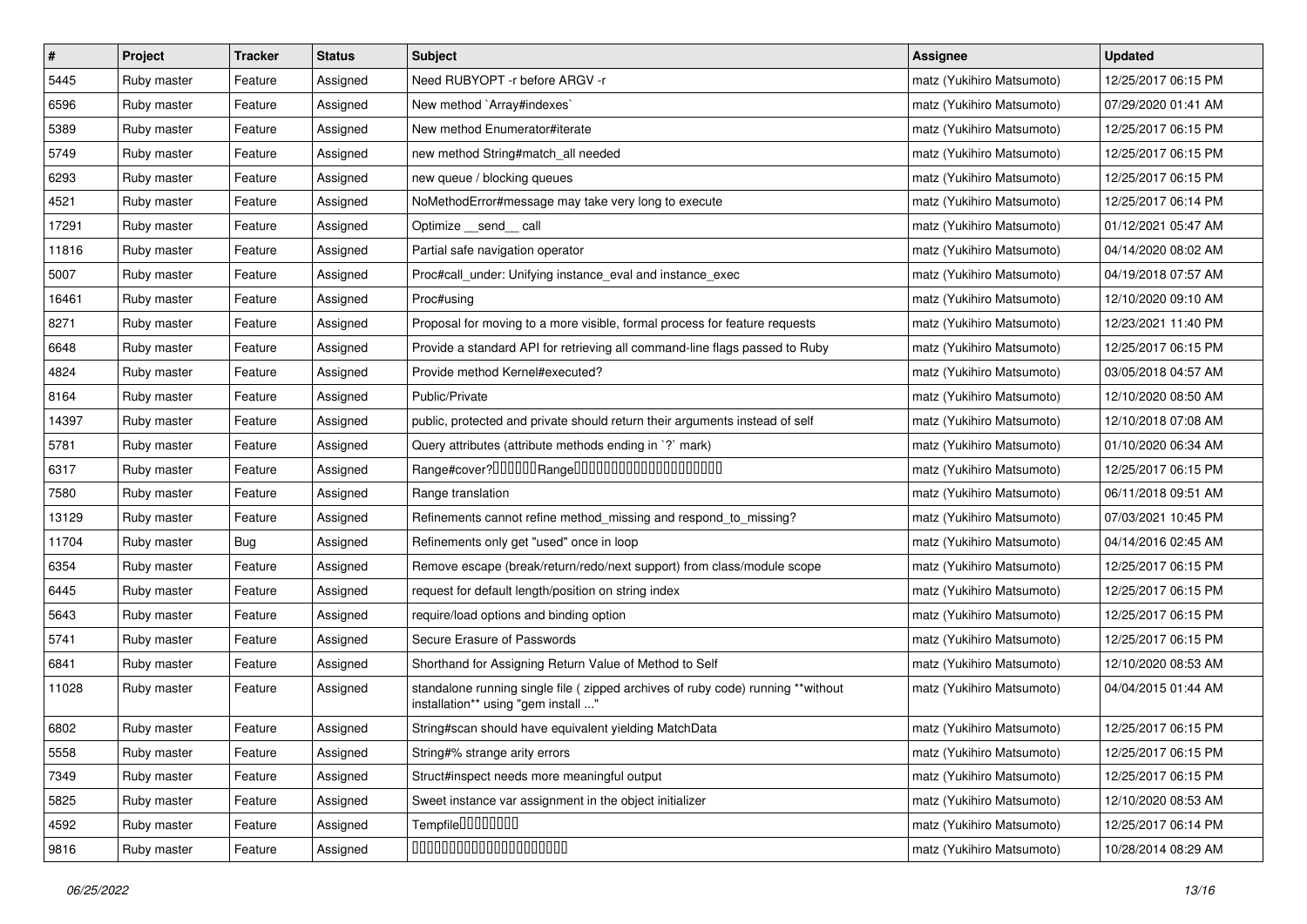| $\vert$ # | Project     | <b>Tracker</b> | <b>Status</b> | Subject                                                                                                                   | <b>Assignee</b>                     | <b>Updated</b>      |
|-----------|-------------|----------------|---------------|---------------------------------------------------------------------------------------------------------------------------|-------------------------------------|---------------------|
| 12676     | Ruby master | Feature        | Assigned      | Significant performance increase, and code conciseness, for prime_division method in<br>prime.rb                          | marcandre (Marc-Andre<br>Lafortune) | 11/18/2016 03:46 PM |
| 4247      | Ruby master | Feature        | Assigned      | New features for Array#sample, Array#choice                                                                               | mame (Yusuke Endoh)                 | 12/25/2017 06:14 PM |
| 18408     | Ruby master | Feature        | Assigned      | Allow pattern match to set instance variables                                                                             | ktsj (Kazuki Tsujimoto)             | 01/26/2022 07:07 PM |
| 18773     | Ruby master | Feature        | Assigned      | deconstruct to receive a range                                                                                            | ktsj (Kazuki Tsujimoto)             | 06/24/2022 07:21 AM |
| 17355     | Ruby master | Feature        | Assigned      | Using same set of names in or-patterns (pattern matching with $Foo(x)   Bar(x)$ )                                         | ktsj (Kazuki Tsujimoto)             | 09/13/2021 09:11 AM |
| 8782      | Ruby master | Bug            | Assigned      | Don't set rl getc function on editline                                                                                    | kouji (Kouji Takao)                 | 01/05/2018 09:00 PM |
| 7859      | Ruby master | Bug            | Assigned      | Readline: Incorrect arrow key behavior in vi_editing_mode insert mode with Readline 6.2                                   | kouji (Kouji Takao)                 | 12/25/2017 06:15 PM |
| 17478     | Ruby master | Bug            | Assigned      | Ruby3.0 is slower than Ruby2.7.2 when parsing a large CSV file                                                            | kou (Kouhei Sutou)                  | 11/24/2021 05:12 AM |
| 18034     | Ruby master | Bug            | Assigned      | Segmentation fault fiddle with `--enable-bundled-libffi` and macOS                                                        | kou (Kouhei Sutou)                  | 11/30/2021 07:39 AM |
| 7086      | Ruby master | Feature        | Assigned      | Condition Variable#wait has meaningless return value                                                                      | kosaki (Motohiro KOSAKI)            | 12/25/2017 06:15 PM |
| 4464      | Ruby master | Feature        | Assigned      | [PATCH] add Fcntl::Flock object for easier use of POSIX file locks                                                        | kosaki (Motohiro KOSAKI)            | 12/25/2017 06:14 PM |
| 11269     | Ruby master | Bug            | Assigned      | ruby_init_setproctitle() should be called before require_libraries()                                                      | kosaki (Motohiro KOSAKI)            | 06/17/2015 03:01 AM |
| 17676     | Ruby master | Bug            | Assigned      | Accessing ENV from Ractor raises IsolationError                                                                           | ko1 (Koichi Sasada)                 | 03/09/2021 02:37 AM |
| 8960      | Ruby master | Feature        | Assigned      | Add Exception#backtrace locations                                                                                         | ko1 (Koichi Sasada)                 | 11/25/2016 02:15 PM |
| 8576      | Ruby master | Feature        | Assigned      | Add optimized method type for constant value methods                                                                      | ko1 (Koichi Sasada)                 | 12/25/2017 06:15 PM |
| 13821     | Ruby master | Feature        | Assigned      | Allow fibers to be resumed across threads                                                                                 | ko1 (Koichi Sasada)                 | 02/15/2019 10:09 AM |
| 15499     | Ruby master | Bug            | Assigned      | Breaking behavior on ruby 2.6: rb_thread_call_without_gvl doesn't invoke<br>unblock_function when used on the main thread | ko1 (Koichi Sasada)                 | 01/05/2021 02:24 AM |
| 13252     | Ruby master | Feature        | Assigned      | C API for creating strings without copying                                                                                | ko1 (Koichi Sasada)                 | 04/17/2017 07:22 AM |
| 6695      | Ruby master | Feature        | Assigned      | Configuration for Thread/Fiber creation                                                                                   | ko1 (Koichi Sasada)                 | 12/25/2017 06:15 PM |
| 12020     | Ruby master | Feature        | Assigned      | Documenting Ruby memory model                                                                                             | ko1 (Koichi Sasada)                 | 12/23/2021 11:40 PM |
| 15939     | Ruby master | Feature        | Assigned      | Dump symbols reference to their fstr in ObjectSpace.dump()                                                                | ko1 (Koichi Sasada)                 | 08/08/2019 09:38 PM |
| 3731      | Ruby master | Feature        | Assigned      | Easier Embedding API for Ruby                                                                                             | ko1 (Koichi Sasada)                 | 12/25/2017 06:14 PM |
| 14607     | Ruby master | Bug            | Assigned      | Fix use of the rb_profile_frames start parameter                                                                          | ko1 (Koichi Sasada)                 | 06/09/2022 06:12 AM |
| 17516     | Ruby master | Bug            | Assigned      | forking in a ractor causes Ruby to crash                                                                                  | ko1 (Koichi Sasada)                 | 11/30/2021 05:26 AM |
| 13388     | Ruby master | Feature        | Assigned      | gc.c: Add GC.get_parameters and .set_parameters                                                                           | ko1 (Koichi Sasada)                 | 03/30/2017 10:52 AM |
| 16124     | Ruby master | Misc           | Assigned      | Let the transient heap belong to objspace                                                                                 | ko1 (Koichi Sasada)                 | 11/18/2019 08:48 AM |
| 16819     | Ruby master | Bug            | Assigned      | Line reporting off by one when reporting line of a hash?                                                                  | ko1 (Koichi Sasada)                 | 06/16/2020 05:57 PM |
| 17593     | Ruby master | Feature        | Assigned      | load_iseq_eval should override the ISeq path                                                                              | ko1 (Koichi Sasada)                 | 02/16/2021 08:27 AM |
| 15878     | Ruby master | Feature        | Assigned      | Make exit faster by not running GC                                                                                        | ko1 (Koichi Sasada)                 | 07/29/2019 07:48 AM |
| 2294      | Ruby master | Feature        | Assigned      | [PATCH] ruby bind stack() to embed Ruby in coroutine                                                                      | ko1 (Koichi Sasada)                 | 01/05/2018 09:00 PM |
| 18572     | Ruby master | Bug            | Assigned      | Performance regression when invoking refined methods                                                                      | ko1 (Koichi Sasada)                 | 02/10/2022 12:48 AM |
| 17677     | Ruby master | Bug            | Assigned      | Ractor crashes fork when blocking                                                                                         | ko1 (Koichi Sasada)                 | 03/09/2021 12:42 AM |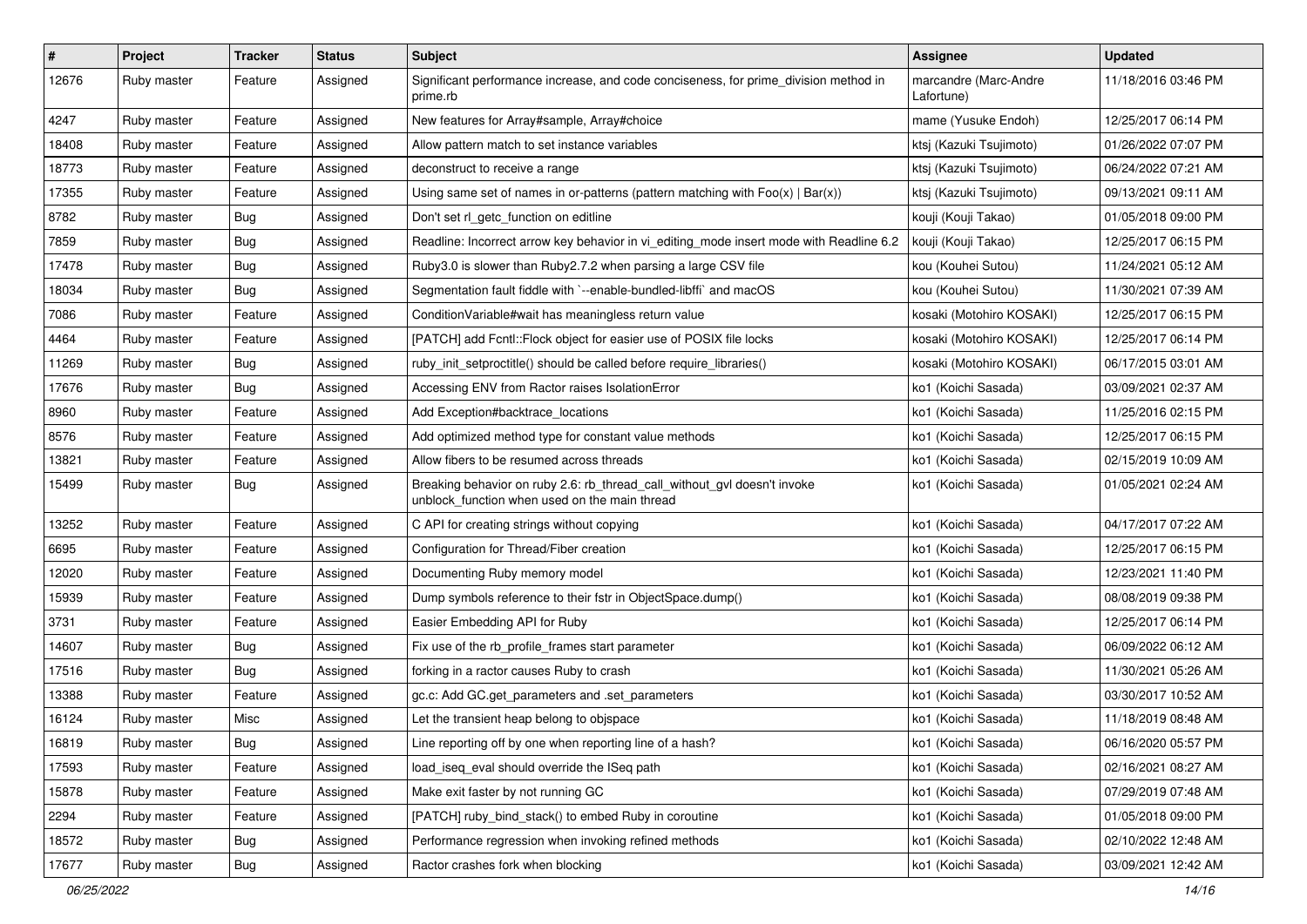| $\vert$ # | Project     | <b>Tracker</b> | <b>Status</b> | Subject                                                                                         | Assignee                   | <b>Updated</b>      |
|-----------|-------------|----------------|---------------|-------------------------------------------------------------------------------------------------|----------------------------|---------------------|
| 18024     | Ruby master | <b>Bug</b>     | Assigned      | Ractor crashes when connections are closed in multiple Ractors                                  | ko1 (Koichi Sasada)        | 12/14/2021 04:41 PM |
| 17679     | Ruby master | Bug            | Assigned      | Ractor incoming channel can consume unlimited resources                                         | ko1 (Koichi Sasada)        | 03/26/2021 09:16 AM |
| 17998     | Ruby master | <b>Bug</b>     | Assigned      | ractor: process hanging (with ractors initialized, but not being used)                          | ko1 (Koichi Sasada)        | 12/02/2021 08:17 PM |
| 17678     | Ruby master | <b>Bug</b>     | Assigned      | Ractors do not restart after fork                                                               | ko1 (Koichi Sasada)        | 03/09/2021 12:42 AM |
| 17826     | Ruby master | Bug            | Assigned      | Ractor#take hangs if used in multiple Threads                                                   | ko1 (Koichi Sasada)        | 12/15/2021 01:30 PM |
| 16776     | Ruby master | <b>Bug</b>     | Assigned      | Regression in coverage library                                                                  | ko1 (Koichi Sasada)        | 11/24/2021 07:26 AM |
| 18464     | Ruby master | Bug            | Assigned      | RUBY_INTERNAL_EVENT_NEWOBJ tracepoint causes an interpreter crash when<br>combined with Ractors | ko1 (Koichi Sasada)        | 06/08/2022 08:25 AM |
| 17196     | Ruby master | <b>Bug</b>     | Assigned      | Segmentation Fault with Socket#close in Ractors                                                 | ko1 (Koichi Sasada)        | 03/20/2022 01:52 PM |
| 8263      | Ruby master | Feature        | Assigned      | Support discovering yield state of individual Fibers                                            | ko1 (Koichi Sasada)        | 12/23/2021 11:40 PM |
| 4040      | Ruby master | <b>Bug</b>     | Assigned      | SystemStackError with Hash[*a] for Large _a_                                                    | ko1 (Koichi Sasada)        | 12/25/2017 06:14 PM |
| 14090     | Ruby master | <b>Bug</b>     | Assigned      | TestGc#test_interrupt_in_finalizer` fails very rarely                                           | ko1 (Koichi Sasada)        | 12/02/2021 07:24 PM |
| 14727     | Ruby master | <b>Bug</b>     | Assigned      | TestQueue#test_queue_with_trap always timeout on Windows10                                      | ko1 (Koichi Sasada)        | 05/01/2018 02:59 AM |
| 9755      | Ruby master | Feature        | Assigned      | Thread::Backtrace::Location#defined class                                                       | ko1 (Koichi Sasada)        | 04/18/2014 09:22 AM |
| 6694      | Ruby master | Feature        | Assigned      | Thread.new without block.                                                                       | ko1 (Koichi Sasada)        | 12/25/2017 06:15 PM |
| 17363     | Ruby master | Feature        | Assigned      | Timeouts                                                                                        | ko1 (Koichi Sasada)        | 05/14/2022 09:06 AM |
| 7976      | Ruby master | <b>Bug</b>     | Assigned      | TracePoint call is at call point, not call site                                                 | ko1 (Koichi Sasada)        | 01/05/2018 09:00 PM |
| 16027     | Ruby master | Feature        | Assigned      | Update Ruby's dtrace / USDT API to match what is exposed via the TracePoint API                 | ko1 (Koichi Sasada)        | 08/03/2019 02:41 AM |
| 13610     | Ruby master | Feature        | Assigned      | IPAddr doesn't provide helpful methods to get the subnet or IP address                          | knu (Akinori MUSHA)        | 10/20/2017 01:13 AM |
| 11531     | Ruby master | Bug            | Assigned      | IPAddr#== implements wrong logic                                                                | knu (Akinori MUSHA)        | 12/29/2019 12:50 PM |
| 8047      | Ruby master | Feature        | Assigned      | <b>IPAddr makes host address with netmask</b>                                                   | knu (Akinori MUSHA)        | 01/05/2018 09:00 PM |
| 11527     | Ruby master | Feature        | Assigned      | IPAddr#mask_addr isn't a method                                                                 | knu (Akinori MUSHA)        | 11/07/2018 04:12 PM |
| 15281     | Ruby master | Feature        | Assigned      | Speed up Set#intersect with size check.                                                         | knu (Akinori MUSHA)        | 08/11/2020 02:43 AM |
| 3953      | Ruby master | Feature        | Assigned      | TCPSocket / UDPSocket do not accept IPAddr objects.                                             | knu (Akinori MUSHA)        | 12/25/2017 06:14 PM |
| 18808     | Ruby master | <b>Bug</b>     | Assigned      | Cannot compile ruby 3.1.2 on powerpc64le-linux without disabling the jit features               | k0kubun (Takashi Kokubun)  | 06/20/2022 10:40 AM |
| 16694     | Ruby master | <b>Bug</b>     | Assigned      | JIT vs hardened GCC with PCH                                                                    | k0kubun (Takashi Kokubun)  | 02/02/2021 07:38 AM |
| 18142     | Ruby master | <b>Bug</b>     | Assigned      | Segmentation fault with Ruby 3.0.2                                                              | k0kubun (Takashi Kokubun)  | 09/02/2021 07:43 AM |
| 17720     | Ruby master | Misc           | Assigned      | Cirrus CI to check non-x86_64 architecture cases by own machines                                | jaruga (Jun Aruga)         | 09/26/2021 10:24 AM |
| 17664     | Ruby master | <b>Bug</b>     | Assigned      | Behavior of sockets changed in Ruby 3.0 to non-blocking                                         | ioquatix (Samuel Williams) | 07/12/2021 10:28 AM |
| 595       | Ruby master | <b>Bug</b>     | Assigned      | Fiber ignores ensure clause                                                                     | ioquatix (Samuel Williams) | 12/29/2019 10:37 AM |
| 16012     | Ruby master | Feature        | Assigned      | Add a (small) test-install suite?                                                               | hsbt (Hiroshi SHIBATA)     | 07/30/2019 08:13 AM |
| 5617      | Ruby master | Feature        | Assigned      | Allow install RubyGems into dediceted directory                                                 | hsbt (Hiroshi SHIBATA)     | 05/16/2018 09:15 AM |
| 18790     | Ruby master | <b>Bug</b>     | Assigned      | cannot load such file -- digest (LoadError)                                                     | hsbt (Hiroshi SHIBATA)     | 06/06/2022 12:41 AM |